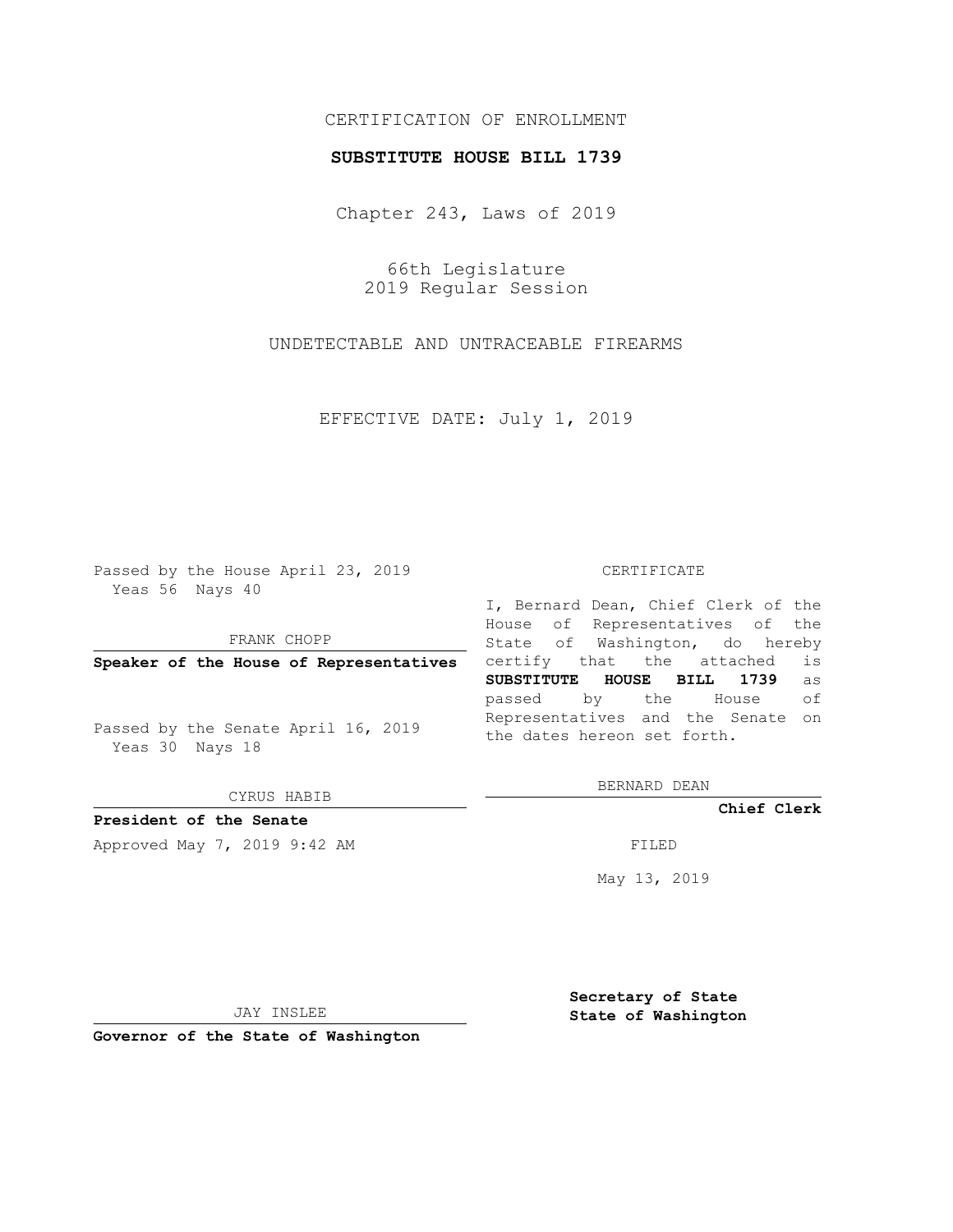## **SUBSTITUTE HOUSE BILL 1739**

AS AMENDED BY THE SENATE

Passed Legislature - 2019 Regular Session

# **State of Washington 66th Legislature 2019 Regular Session**

**By** House Civil Rights & Judiciary (originally sponsored by Representatives Valdez, Dolan, Kilduff, Pollet, Bergquist, Frame, Jinkins, Kloba, and Macri; by request of Attorney General)

READ FIRST TIME 02/13/19.

1 AN ACT Relating to firearms that are undetectable or untraceable; amending RCW 9.41.010, 9.41.190, and 9.41.220; reenacting and amending RCW 9.94A.515; creating a new section; prescribing penalties; providing an effective date; and declaring an emergency.

5 BE IT ENACTED BY THE LEGISLATURE OF THE STATE OF WASHINGTON:

6 **Sec. 1.** RCW 9.41.010 and 2019 c 3 s 16 (Initiative Measure No. 7 1639) are each amended to read as follows:

8 Unless the context clearly requires otherwise, the definitions in 9 this section apply throughout this chapter.

 (1) "Antique firearm" means a firearm or replica of a firearm not designed or redesigned for using rim fire or conventional center fire ignition with fixed ammunition and manufactured in or before 1898, including any matchlock, flintlock, percussion cap, or similar type of ignition system and also any firearm using fixed ammunition manufactured in or before 1898, for which ammunition is no longer manufactured in the United States and is not readily available in the 17 ordinary channels of commercial trade.

 (2) "Barrel length" means the distance from the bolt face of a closed action down the length of the axis of the bore to the crown of the muzzle, or in the case of a barrel with attachments to the end of any legal device permanently attached to the end of the muzzle.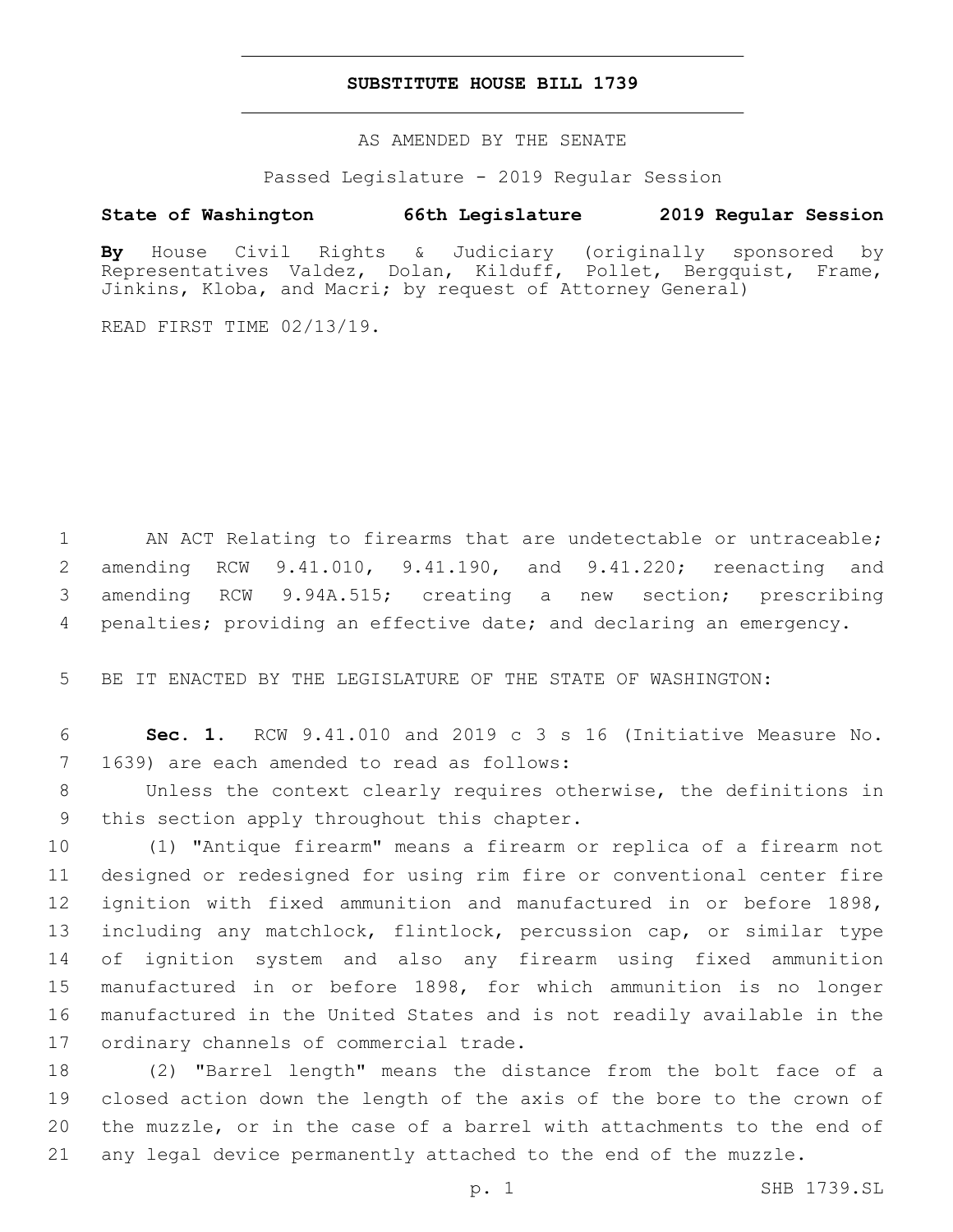(3) "Bump-fire stock" means a butt stock designed to be attached to a semiautomatic firearm with the effect of increasing the rate of fire achievable with the semiautomatic firearm to that of a fully automatic firearm by using the energy from the recoil of the firearm to generate reciprocating action that facilitates repeated activation 6 of the trigger.

(4) "Crime of violence" means:7

 (a) Any of the following felonies, as now existing or hereafter amended: Any felony defined under any law as a class A felony or an attempt to commit a class A felony, criminal solicitation of or criminal conspiracy to commit a class A felony, manslaughter in the first degree, manslaughter in the second degree, indecent liberties if committed by forcible compulsion, kidnapping in the second degree, arson in the second degree, assault in the second degree, assault of 15 a child in the second degree, extortion in the first degree, burglary 16 in the second degree, residential burglary, and robbery in the second 17 degree;

 (b) Any conviction for a felony offense in effect at any time prior to June 6, 1996, which is comparable to a felony classified as a crime of violence in (a) of this subsection; and

 (c) Any federal or out-of-state conviction for an offense comparable to a felony classified as a crime of violence under (a) or 23 (b) of this subsection.

 (5) "Curio or relic" has the same meaning as provided in 27 25 C.F.R. Sec. 478.11.

 (6) "Dealer" means a person engaged in the business of selling firearms at wholesale or retail who has, or is required to have, a federal firearms license under 18 U.S.C. Sec. 923(a). A person who does not have, and is not required to have, a federal firearms license under 18 U.S.C. Sec. 923(a), is not a dealer if that person makes only occasional sales, exchanges, or purchases of firearms for the enhancement of a personal collection or for a hobby, or sells all or part of his or her personal collection of firearms.

 (7) "Family or household member" means "family" or "household 35 member" as used in RCW 10.99.020.

 (8) "Felony" means any felony offense under the laws of this state or any federal or out-of-state offense comparable to a felony 38 offense under the laws of this state.

 (9) "Felony firearm offender" means a person who has previously been convicted or found not guilty by reason of insanity in this

p. 2 SHB 1739.SL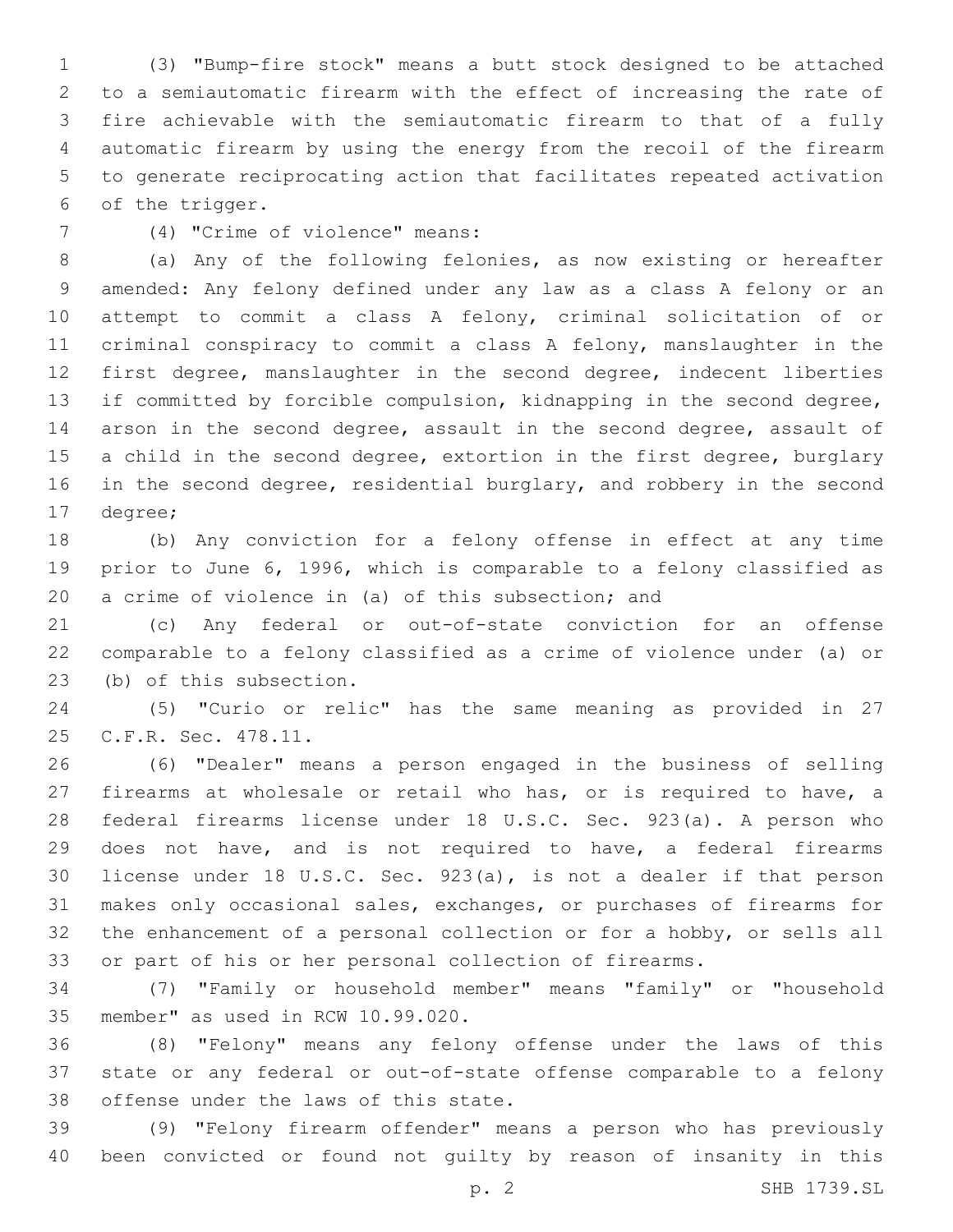state of any felony firearm offense. A person is not a felony firearm offender under this chapter if any and all qualifying offenses have been the subject of an expungement, pardon, annulment, certificate, or rehabilitation, or other equivalent procedure based on a finding of the rehabilitation of the person convicted or a pardon, annulment, or other equivalent procedure based on a finding of innocence.

- (10) "Felony firearm offense" means:7
- 

8 (a) Any felony offense that is a violation of this chapter;

9 (b) A violation of RCW 9A.36.045;

10 (c) A violation of RCW 9A.56.300;

11 (d) A violation of RCW 9A.56.310;

 (e) Any felony offense if the offender was armed with a firearm 13 in the commission of the offense.

 (11) "Firearm" means a weapon or device from which a projectile or projectiles may be fired by an explosive such as gunpowder. "Firearm" does not include a flare gun or other pyrotechnic visual distress signaling device, or a powder-actuated tool or other device designed solely to be used for construction purposes.

19 (12) "Gun" has the same meaning as firearm.

 (13) "Law enforcement officer" includes a general authority Washington peace officer as defined in RCW 10.93.020, or a specially commissioned Washington peace officer as defined in RCW 10.93.020. "Law enforcement officer" also includes a limited authority Washington peace officer as defined in RCW 10.93.020 if such officer is duly authorized by his or her employer to carry a concealed 26 pistol.

 (14) "Lawful permanent resident" has the same meaning afforded a person "lawfully admitted for permanent residence" in 8 U.S.C. Sec. 29 1101(a)(20).

 (15) "Licensed collector" means a person who is federally 31 licensed under 18 U.S.C. Sec. 923(b).

 (16) "Licensed dealer" means a person who is federally licensed 33 under 18 U.S.C. Sec. 923(a).

- 34 (17) "Loaded" means:
- (a) There is a cartridge in the chamber of the firearm;

 (b) Cartridges are in a clip that is locked in place in the 37 firearm;

 (c) There is a cartridge in the cylinder of the firearm, if the 39 firearm is a revolver;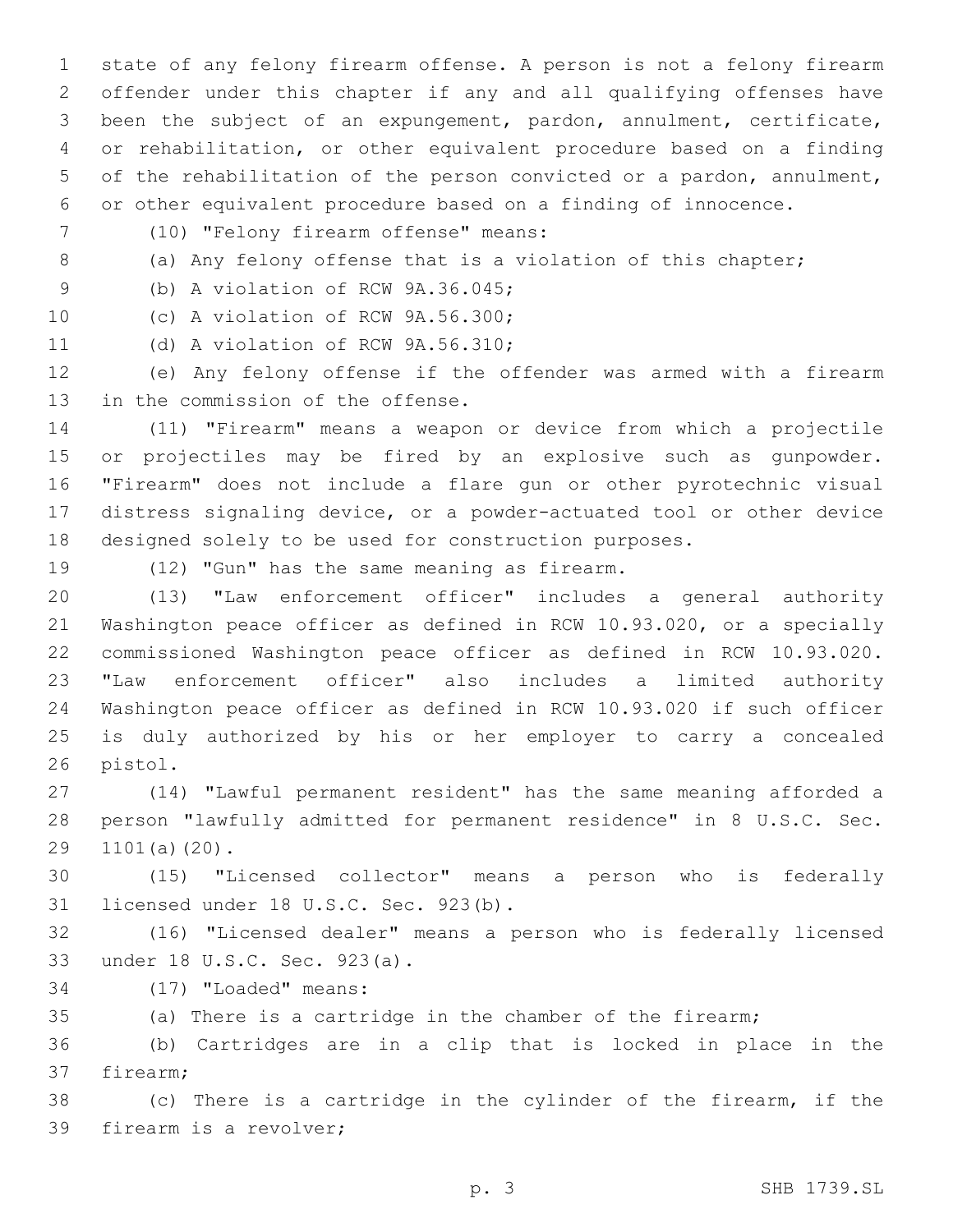(d) There is a cartridge in the tube or magazine that is inserted 2 in the action; or

 (e) There is a ball in the barrel and the firearm is capped or 4 primed if the firearm is a muzzle loader.

 (18) "Machine gun" means any firearm known as a machine gun, mechanical rifle, submachine gun, or any other mechanism or instrument not requiring that the trigger be pressed for each shot and having a reservoir clip, disc, drum, belt, or other separable mechanical device for storing, carrying, or supplying ammunition which can be loaded into the firearm, mechanism, or instrument, and fired therefrom at the rate of five or more shots per second.

 (19) "Nonimmigrant alien" means a person defined as such in 8 13 U.S.C. Sec. 1101(a)(15).

 (20) "Person" means any individual, corporation, company, association, firm, partnership, club, organization, society, joint 16 stock company, or other legal entity.

 (21) "Pistol" means any firearm with a barrel less than sixteen inches in length, or is designed to be held and fired by the use of a 19 single hand.

 (22) "Rifle" means a weapon designed or redesigned, made or remade, and intended to be fired from the shoulder and designed or redesigned, made or remade, and intended to use the energy of the explosive in a fixed metallic cartridge to fire only a single projectile through a rifled bore for each single pull of the trigger.

 (23) "Sale" and "sell" mean the actual approval of the delivery of a firearm in consideration of payment or promise of payment.

27 (24) "Secure gun storage" means:

 (a) A locked box, gun safe, or other secure locked storage space that is designed to prevent unauthorized use or discharge of a 30 firearm; and

(b) The act of keeping an unloaded firearm stored by such means.

 (25) "Semiautomatic assault rifle" means any rifle which utilizes a portion of the energy of a firing cartridge to extract the fired cartridge case and chamber the next round, and which requires a separate pull of the trigger to fire each cartridge.

 "Semiautomatic assault rifle" does not include antique firearms, any firearm that has been made permanently inoperable, or any firearm that is manually operated by bolt, pump, lever, or slide action.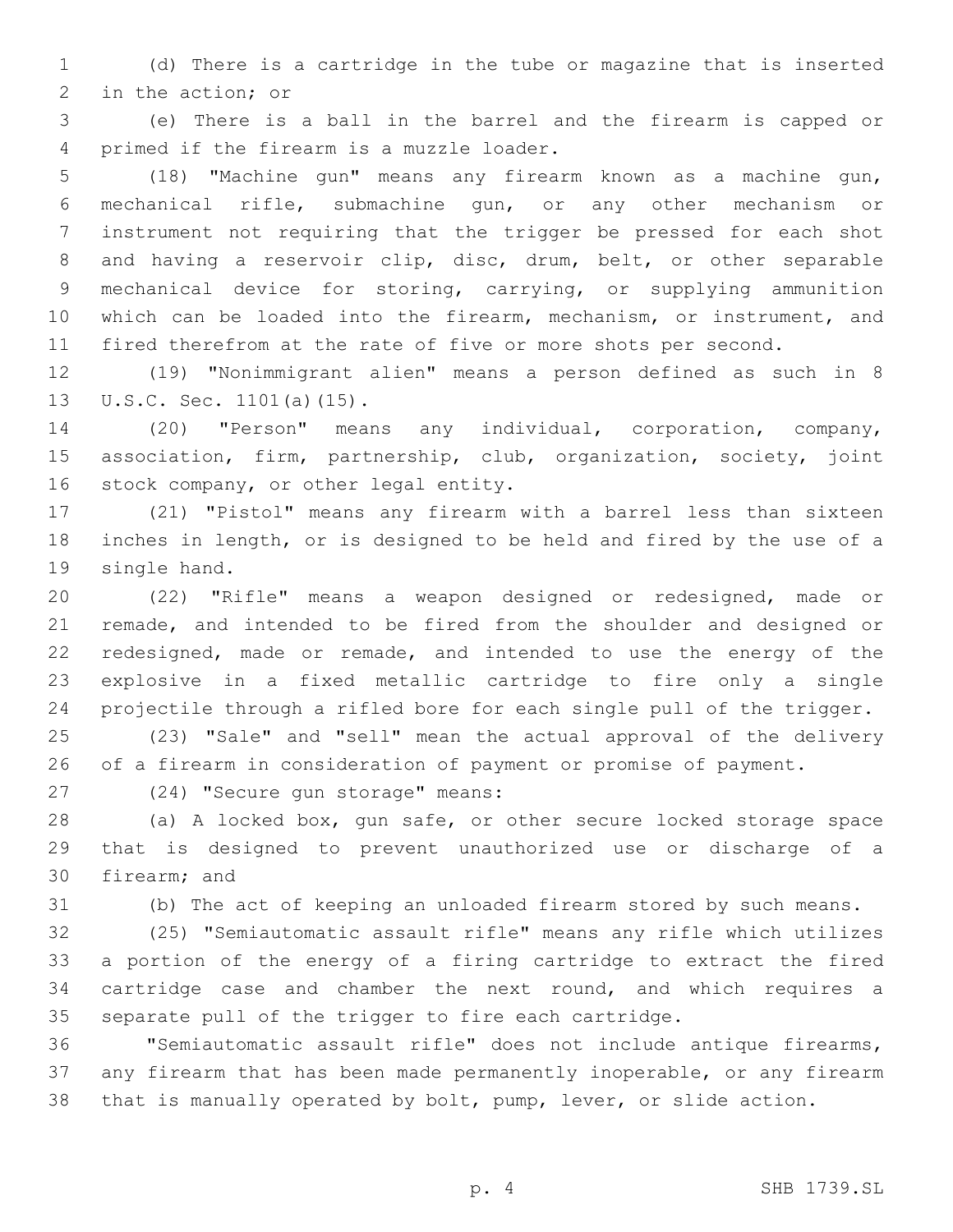(26) "Serious offense" means any of the following felonies or a felony attempt to commit any of the following felonies, as now 3 existing or hereafter amended:

4 (a) Any crime of violence;

 (b) Any felony violation of the uniform controlled substances act, chapter 69.50 RCW, that is classified as a class B felony or that has a maximum term of imprisonment of at least ten years;

8 (c) Child molestation in the second degree;

9 (d) Incest when committed against a child under age fourteen;

- 10 (e) Indecent liberties;
- 11 (f) Leading organized crime;
- (g) Promoting prostitution in the first degree;
- 13 (h) Rape in the third degree;
- 14 (i) Drive-by shooting;
- 15 (j) Sexual exploitation;

 (k) Vehicular assault, when caused by the operation or driving of a vehicle by a person while under the influence of intoxicating liquor or any drug or by the operation or driving of a vehicle in a 19 reckless manner;

 (l) Vehicular homicide, when proximately caused by the driving of any vehicle by any person while under the influence of intoxicating liquor or any drug as defined by RCW 46.61.502, or by the operation 23 of any vehicle in a reckless manner;

 (m) Any other class B felony offense with a finding of sexual motivation, as "sexual motivation" is defined under RCW 9.94A.030;

 (n) Any other felony with a deadly weapon verdict under RCW 27 9.94A.825;

 (o) Any felony offense in effect at any time prior to June 6, 1996, that is comparable to a serious offense, or any federal or out- of-state conviction for an offense that under the laws of this state would be a felony classified as a serious offense; or

32 (p) Any felony conviction under RCW 9.41.115.

 (27) "Short-barreled rifle" means a rifle having one or more barrels less than sixteen inches in length and any weapon made from a rifle by any means of modification if such modified weapon has an 36 overall length of less than twenty-six inches.

 (28) "Short-barreled shotgun" means a shotgun having one or more barrels less than eighteen inches in length and any weapon made from a shotgun by any means of modification if such modified weapon has an 40 overall length of less than twenty-six inches.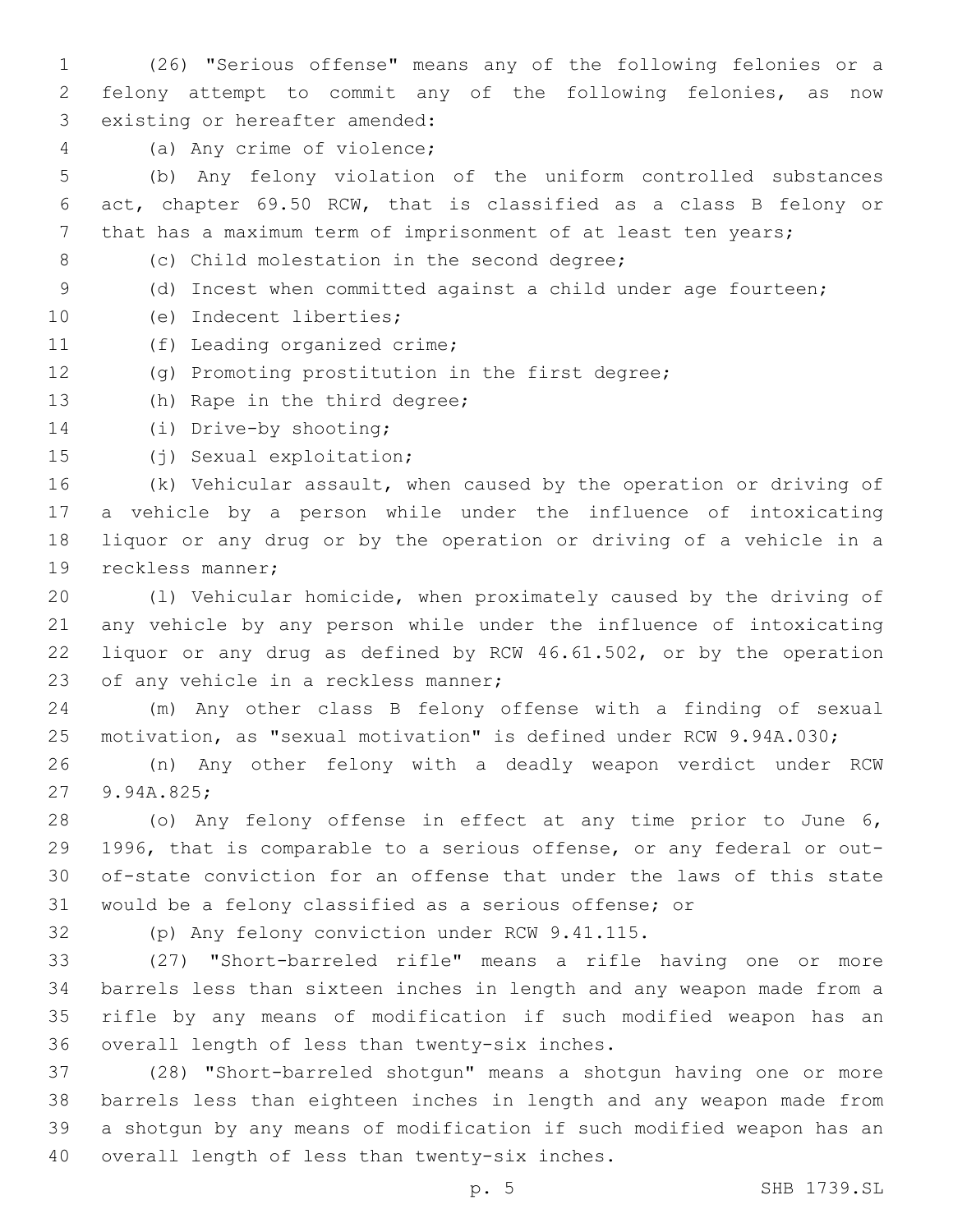(29) "Shotgun" means a weapon with one or more barrels, designed or redesigned, made or remade, and intended to be fired from the shoulder and designed or redesigned, made or remade, and intended to use the energy of the explosive in a fixed shotgun shell to fire through a smooth bore either a number of ball shot or a single 6 projectile for each single pull of the trigger.

 (30) "Transfer" means the intended delivery of a firearm to another person without consideration of payment or promise of payment including, but not limited to, gifts and loans. "Transfer" does not include the delivery of a firearm owned or leased by an entity licensed or qualified to do business in the state of Washington to, 12 or return of such a firearm by, any of that entity's employees or agents, defined to include volunteers participating in an honor guard, for lawful purposes in the ordinary course of business.

 (31) "Unlicensed person" means any person who is not a licensed 16 dealer under this chapter.

 (32) "Manufacture" means, with respect to a firearm, the 18 fabrication or construction of a firearm.

 (33) "Undetectable firearm" means any firearm that is not as detectable as 3.7 ounces of 17-4 PH stainless steel by walk-through 21 metal detectors or magnetometers commonly used at airports or any 22 firearm where the barrel, the slide or cylinder, or the frame or 23 receiver of the firearm would not generate an image that accurately 24 depicts the shape of the part when examined by the types of X-ray machines commonly used at airports.

 (34) "Untraceable firearm" means any firearm manufactured after July 1, 2019, that is not an antique firearm and that cannot be traced by law enforcement by means of a serial number affixed to the firearm by a federally licensed manufacturer or importer.

 NEW SECTION. **Sec. 2.** (1) No person may knowingly or recklessly allow, facilitate, aid, or abet the manufacture or assembly of an undetectable firearm or untraceable firearm by a person who: (a) Is ineligible under state or federal law to possess a firearm; or (b) has signed a valid voluntary waiver of firearm rights that has not been revoked under RCW 9.41.350. For purposes of this provision, the failure to conduct a background check as provided in RCW 9.41.113 shall be prima facie evidence of recklessness.

 (2)(a) Any person violating this section is guilty of a gross 39 misdemeanor punishable under chapter 9A.20 RCW.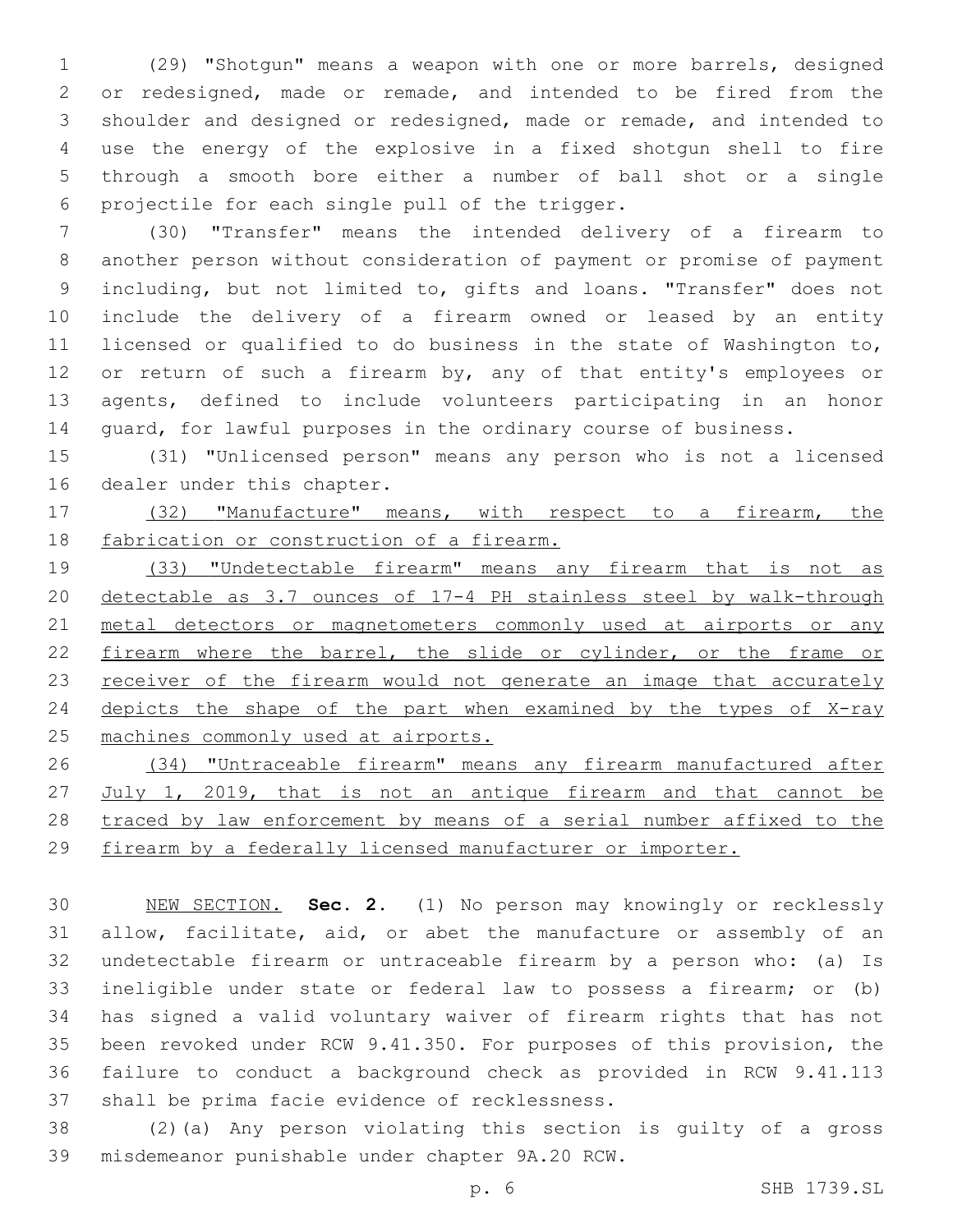(b) If a person previously has been found guilty under this section, then the person is guilty of a class C felony punishable under chapter 9A.20 RCW for each subsequent knowing violation of this section. A person is guilty of a separate offense for each and every 5 firearm to which this section applies.

 **Sec. 3.** RCW 9.41.190 and 2018 c 7 s 3 are each amended to read 7 as follows:

 (1) Except as otherwise provided in this section, it is unlawful 9 for any person to:

 (a) Manufacture, own, buy, sell, loan, furnish, transport, or have in possession or under control, any machine gun, bump-fire 12 stock, undetectable firearm, short-barreled shotgun, or short-13 barreled rifle;

 (b) Manufacture, own, buy, sell, loan, furnish, transport, or have in possession or under control, any part designed and intended solely and exclusively for use in a machine gun, bump-fire stock, undetectable firearm, short-barreled shotgun, or short-barreled rifle, or in converting a weapon into a machine gun, short-barreled 19 shotgun, or short-barreled rifle;  $((\theta \cdot \hat{r}))$ 

 (c) Assemble or repair any machine gun, bump-fire stock, undetectable firearm, short-barreled shotgun, or short-barreled rifle; or

 (d) Manufacture an untraceable firearm with the intent to sell 24 the untraceable firearm.

 (2) It is not unlawful for a person to manufacture, own, buy, sell, loan, furnish, transport, assemble, or repair, or have in 27 possession or under control, a short-barreled rifle, or any part designed or intended solely and exclusively for use in a short- barreled rifle or in converting a weapon into a short-barreled rifle, if the person is in compliance with applicable federal law.

(3) Subsection (1) of this section shall not apply to:

 (a) Any peace officer in the discharge of official duty or traveling to or from official duty, or to any officer or member of the armed forces of the United States or the state of Washington in the discharge of official duty or traveling to or from official duty; 36 or

 (b) A person, including an employee of such person if the employee has undergone fingerprinting and a background check, who or which is exempt from or licensed under federal law, and engaged in

p. 7 SHB 1739.SL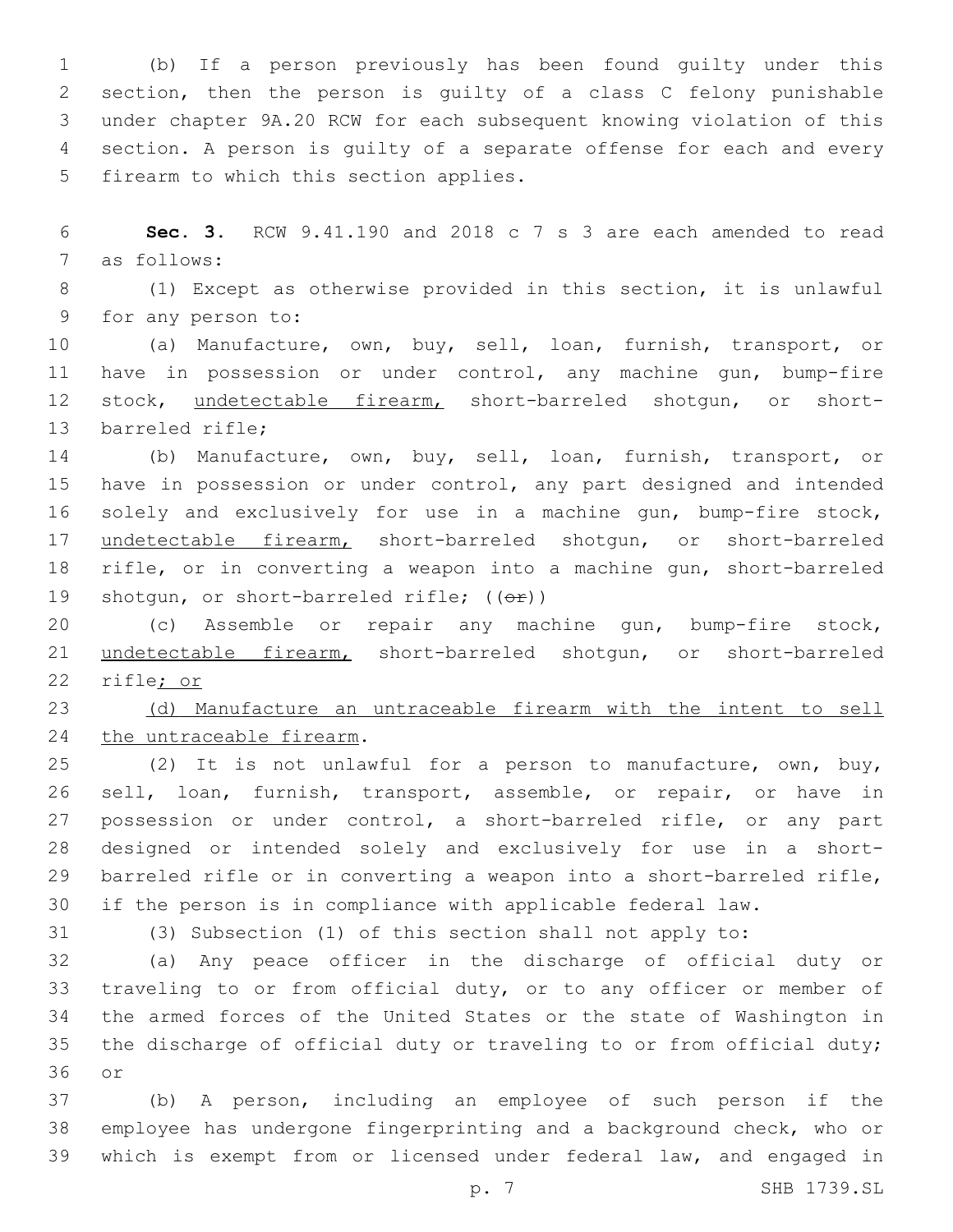the production, manufacture, repair, or testing of machine guns, bump-fire stocks, short-barreled shotguns, or short-barreled rifles:

 (i) To be used or purchased by the armed forces of the United 4 States;

 (ii) To be used or purchased by federal, state, county, or municipal law enforcement agencies; or6

 (iii) For exportation in compliance with all applicable federal 8 laws and regulations.

 (4) It shall be an affirmative defense to a prosecution brought under this section that the machine gun or short-barreled shotgun was acquired prior to July 1, 1994, and is possessed in compliance with 12 federal law.

 (5) Any person violating this section is guilty of a class C 14 felony.

 **Sec. 4.** RCW 9.41.220 and 2018 c 7 s 4 are each amended to read as follows:16

17 All machine guns, bump-fire stocks, undetectable firearms, short- barreled shotguns, or short-barreled rifles, or any part designed and intended solely and exclusively for use in a machine gun, short- barreled shotgun, or short-barreled rifle, or in converting a weapon into a machine gun, short-barreled shotgun, or short-barreled rifle, illegally held or illegally possessed are hereby declared to be contraband, and it shall be the duty of all peace officers, and/or any officer or member of the armed forces of the United States or the state of Washington, to seize said machine gun, bump-fire stock, undetectable firearm, short-barreled shotgun, or short-barreled rifle, or parts thereof, wherever and whenever found.

 **Sec. 5.** RCW 9.94A.515 and 2018 c 236 s 721 and 2018 c 7 s 7 are 29 each reenacted and amended to read as follows:

| 30        | TABLE 2                             |
|-----------|-------------------------------------|
| 31        | CRIMES INCLUDED WITHIN EACH         |
| 32        | <b>SERIOUSNESS LEVEL</b>            |
| 33<br>XVI | Aggravated Murder 1 (RCW 10.95.020) |
| 34<br>XV  | Homicide by abuse (RCW 9A.32.055)   |
| 35        | Malicious explosion 1 (RCW)         |
| 36        | 70.74.280(1)                        |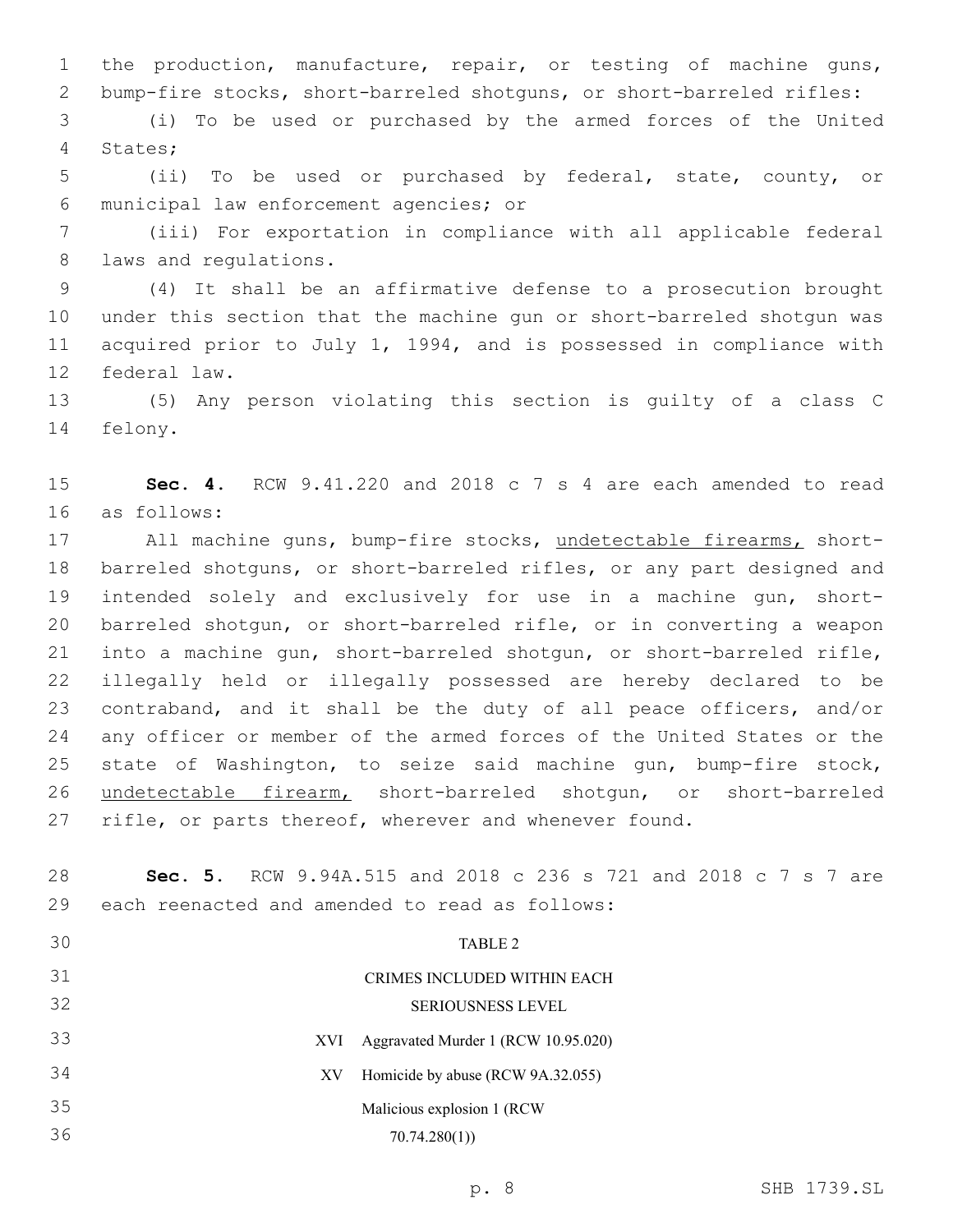| $\mathbf 1$    |      | Murder 1 (RCW 9A.32.030)                                              |
|----------------|------|-----------------------------------------------------------------------|
| 2              | XIV  | Murder 2 (RCW 9A.32.050)                                              |
| 3              |      | Trafficking 1 (RCW 9A.40.100(1))                                      |
| $\overline{4}$ | XIII | Malicious explosion 2 (RCW                                            |
| 5              |      | 70.74.280(2)                                                          |
| 6<br>7         |      | Malicious placement of an explosive 1<br>(RCW 70.74.270(1))           |
| 8              | XII  | Assault 1 (RCW 9A.36.011)                                             |
| 9              |      | Assault of a Child 1 (RCW 9A.36.120)                                  |
| 10<br>11       |      | Malicious placement of an imitation<br>device 1 (RCW 70.74.272(1)(a)) |
| 12<br>13       |      | Promoting Commercial Sexual Abuse of<br>a Minor (RCW 9.68A.101)       |
| 14             |      | Rape 1 (RCW 9A.44.040)                                                |
| 15             |      | Rape of a Child 1 (RCW 9A.44.073)                                     |
| 16             |      | Trafficking 2 (RCW 9A.40.100(3))                                      |
| 17             | XI   | Manslaughter 1 (RCW 9A.32.060)                                        |
| 18             |      | Rape 2 (RCW 9A.44.050)                                                |
| 19             |      | Rape of a Child 2 (RCW 9A.44.076)                                     |
| 20             |      | Vehicular Homicide, by being under the                                |
| 21             |      | influence of intoxicating liquor or                                   |
| 22             |      | any drug (RCW 46.61.520)                                              |
| 23             |      | Vehicular Homicide, by the operation of                               |
| 24<br>25       |      | any vehicle in a reckless manner<br>(RCW 46.61.520)                   |
| 26             | X    | Child Molestation 1 (RCW 9A.44.083)                                   |
| 27             |      | Criminal Mistreatment 1 (RCW                                          |
| 28             |      | 9A.42.020)                                                            |
| 29             |      | Indecent Liberties (with forcible                                     |
| 30             |      | compulsion) (RCW                                                      |
| 31             |      | 9A.44.100(1)(a)                                                       |
| 32             |      | Kidnapping 1 (RCW 9A.40.020)                                          |
| 33             |      | Leading Organized Crime (RCW                                          |
| 34             |      | 9A.82.060(1)(a)                                                       |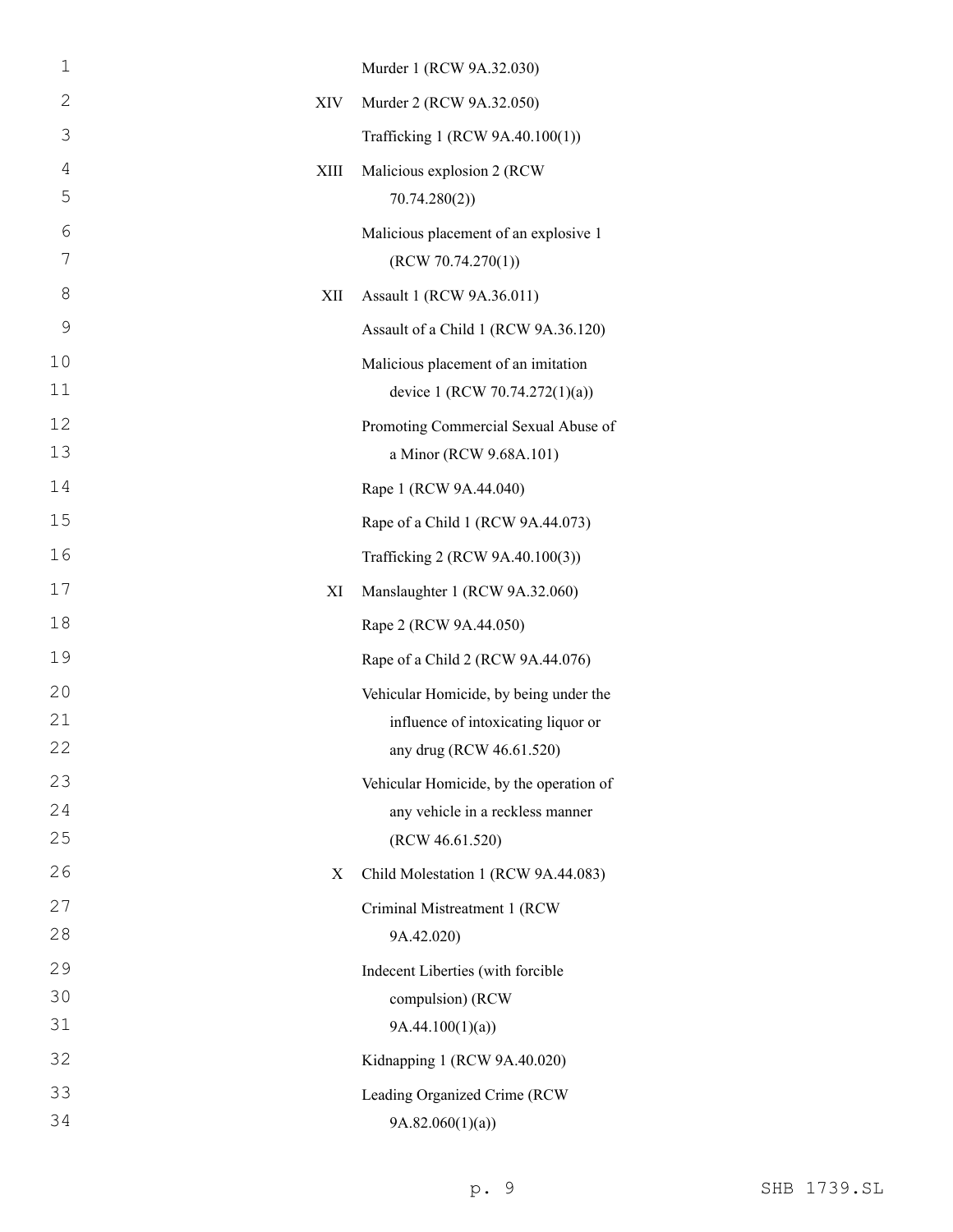| 1  |      | Malicious explosion 3 (RCW             |
|----|------|----------------------------------------|
| 2  |      | 70.74.280(3)                           |
| 3  |      | Sexually Violent Predator Escape (RCW  |
| 4  |      | 9A.76.115)                             |
| 5  | IX   | Abandonment of Dependent Person 1      |
| 6  |      | (RCW 9A.42.060)                        |
| 7  |      | Assault of a Child 2 (RCW 9A.36.130)   |
| 8  |      | Explosive devices prohibited (RCW      |
| 9  |      | 70.74.180)                             |
| 10 |      | Hit and Run-Death (RCW                 |
| 11 |      | 46.52.020(4)(a)                        |
| 12 |      | Homicide by Watercraft, by being under |
| 13 |      | the influence of intoxicating liquor   |
| 14 |      | or any drug (RCW 79A.60.050)           |
| 15 |      | Inciting Criminal Profiteering (RCW    |
| 16 |      | 9A.82.060(1)(b))                       |
| 17 |      | Malicious placement of an explosive 2  |
| 18 |      | (RCW 70.74.270(2))                     |
| 19 |      | Robbery 1 (RCW 9A.56.200)              |
| 20 |      | Sexual Exploitation (RCW 9.68A.040)    |
| 21 | VIII | Arson 1 (RCW 9A.48.020)                |
| 22 |      | Commercial Sexual Abuse of a Minor     |
| 23 |      | (RCW 9.68A.100)                        |
| 24 |      | Homicide by Watercraft, by the         |
| 25 |      | operation of any vessel in a reckless  |
| 26 |      | manner (RCW 79A.60.050)                |
| 27 |      | Manslaughter 2 (RCW 9A.32.070)         |
| 28 |      | Promoting Prostitution 1 (RCW          |
| 29 |      | 9A.88.070)                             |
| 30 |      | Theft of Ammonia (RCW 69.55.010)       |
| 31 | VII  | Air bag diagnostic systems (causing    |
| 32 |      | bodily injury or death) (RCW           |
| 33 |      | 46.37.660(2)(b)                        |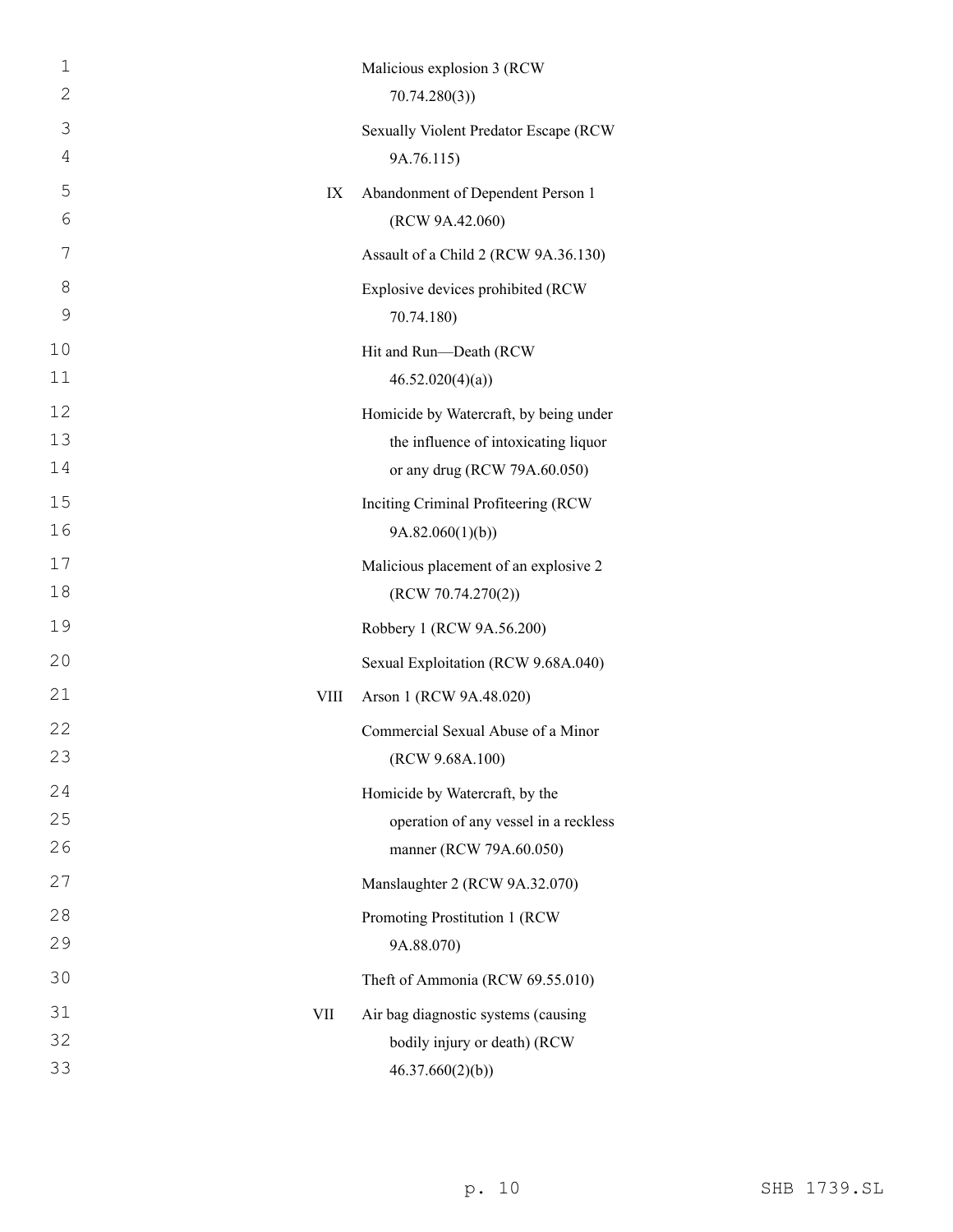| $\mathbf 1$  | Air bag replacement requirements         |
|--------------|------------------------------------------|
| 2            | (causing bodily injury or death)         |
| 3            | (RCW 46.37.660(1)(b))                    |
| 4            | Burglary 1 (RCW 9A.52.020)               |
| 5            | Child Molestation 2 (RCW 9A.44.086)      |
| 6            | Civil Disorder Training (RCW             |
| 7            | 9A.48.120)                               |
| 8            | Dealing in depictions of minor engaged   |
| $\mathsf{O}$ | in sexually explicit conduct 1           |
| 10           | (RCW 9.68A.050(1))                       |
| 11           | Drive-by Shooting (RCW 9A.36.045)        |
| 12           | Homicide by Watercraft, by disregard     |
| 13           | for the safety of others (RCW            |
| 14           | 79A.60.050)                              |
| 15           | Indecent Liberties (without forcible     |
| 16           | compulsion) (RCW 9A.44.100(1)            |
| 17           | $(b)$ and $(c)$ )                        |
| 18           | Introducing Contraband 1 (RCW            |
| 19           | 9A.76.140)                               |
| 20           | Malicious placement of an explosive 3    |
| 21           | (RCW 70.74.270(3))                       |
| 22           | Manufacture or import counterfeit,       |
| 23           | nonfunctional, damaged, or               |
| 24           | previously deployed air bag              |
| 25           | (causing bodily injury or death)         |
| 26           | (RCW 46.37.650(1)(b))                    |
| 27           | Negligently Causing Death By Use of a    |
| 28           | Signal Preemption Device (RCW            |
| 29           | 46.37.675)                               |
| 30           | Sell, install, or reinstall counterfeit, |
| 31           | nonfunctional, damaged, or               |
| 32           | previously deployed airbag (RCW          |
| 33           | 46.37.650(2)(b)                          |
| 34           | Sending, bringing into state depictions  |
| 35           | of minor engaged in sexually             |
| 36           | explicit conduct 1 (RCW                  |
| 37           | 9.68A.060(1))                            |

p. 11 SHB 1739.SL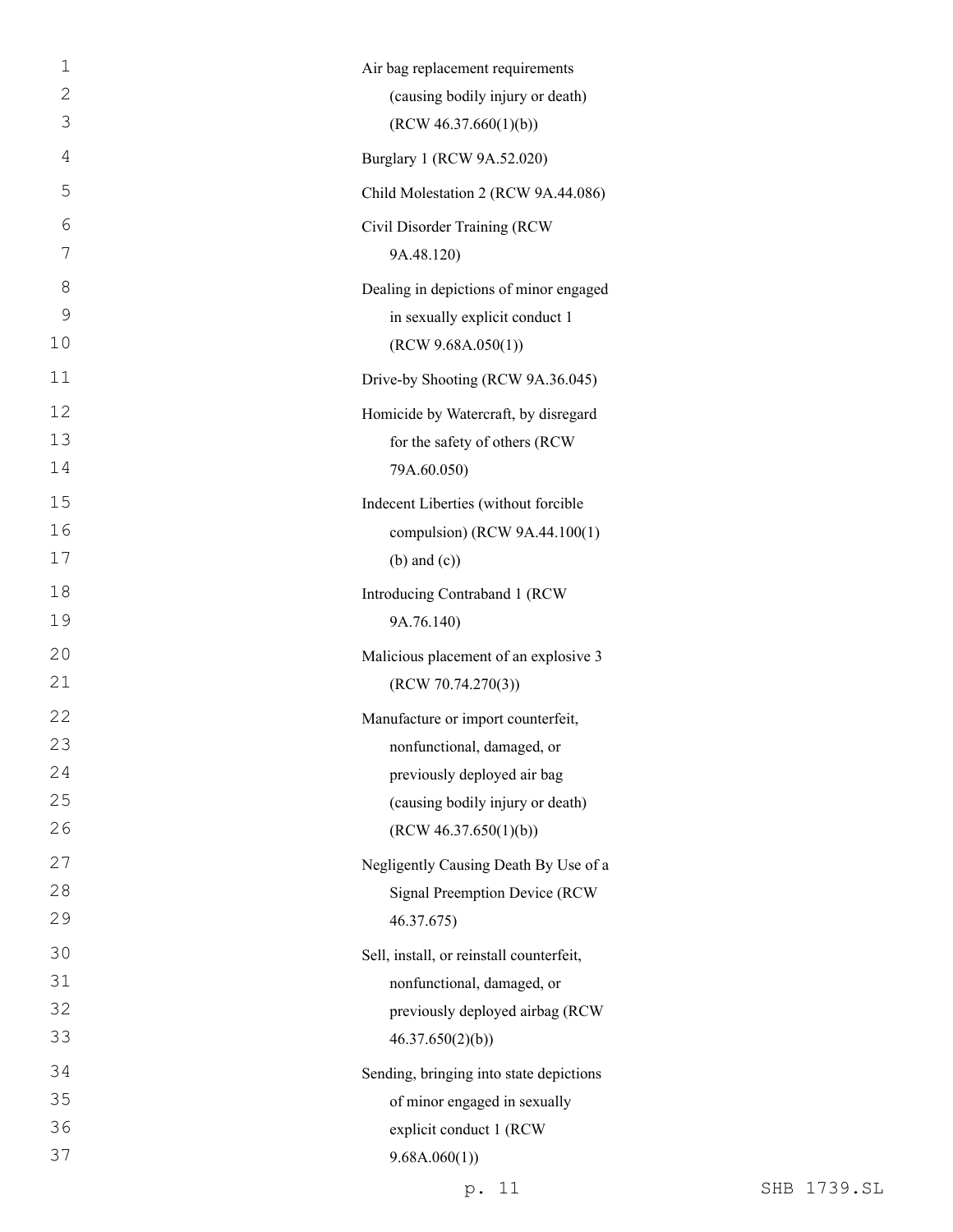| 1  |    | Unlawful Possession of a Firearm in the |
|----|----|-----------------------------------------|
| 2  |    | first degree (RCW $9.41.040(1)$ )       |
| 3  |    | Use of a Machine Gun or Bump-fire       |
| 4  |    | Stock in Commission of a Felony         |
| 5  |    | (RCW 9.41.225)                          |
| 6  |    | Vehicular Homicide, by disregard for    |
| 7  |    | the safety of others (RCW               |
| 8  |    | 46.61.520)                              |
| 9  | VI | Bail Jumping with Murder 1 (RCW         |
| 10 |    | 9A.76.170(3)(a)                         |
| 11 |    | Bribery (RCW 9A.68.010)                 |
| 12 |    | Incest 1 (RCW $9A.64.020(1)$ )          |
| 13 |    | Intimidating a Judge (RCW 9A.72.160)    |
| 14 |    | Intimidating a Juror/Witness (RCW       |
| 15 |    | 9A.72.110, 9A.72.130)                   |
| 16 |    | Malicious placement of an imitation     |
| 17 |    | device 2 (RCW 70.74.272(1)(b))          |
| 18 |    | Possession of Depictions of a Minor     |
| 19 |    | <b>Engaged in Sexually Explicit</b>     |
| 20 |    | Conduct 1 (RCW 9.68A.070(1))            |
| 21 |    | Rape of a Child 3 (RCW 9A.44.079)       |
| 22 |    | Theft of a Firearm (RCW 9A.56.300)      |
| 23 |    | Theft from a Vulnerable Adult 1 (RCW    |
| 24 |    | 9A.56.400(1)                            |
| 25 |    | Unlawful Storage of Ammonia (RCW        |
| 26 |    | 69.55.020)                              |
| 27 | V  | Abandonment of Dependent Person 2       |
| 28 |    | (RCW 9A.42.070)                         |
| 29 |    | Advancing money or property for         |
| 30 |    | extortionate extension of credit        |
| 31 |    | (RCW 9A.82.030)                         |
| 32 |    | Air bag diagnostic systems (RCW         |
| 33 |    | 46.37.660(2)(c)                         |
| 34 |    | Air bag replacement requirements        |
| 35 |    | (RCW 46.37.660(1)(c))                   |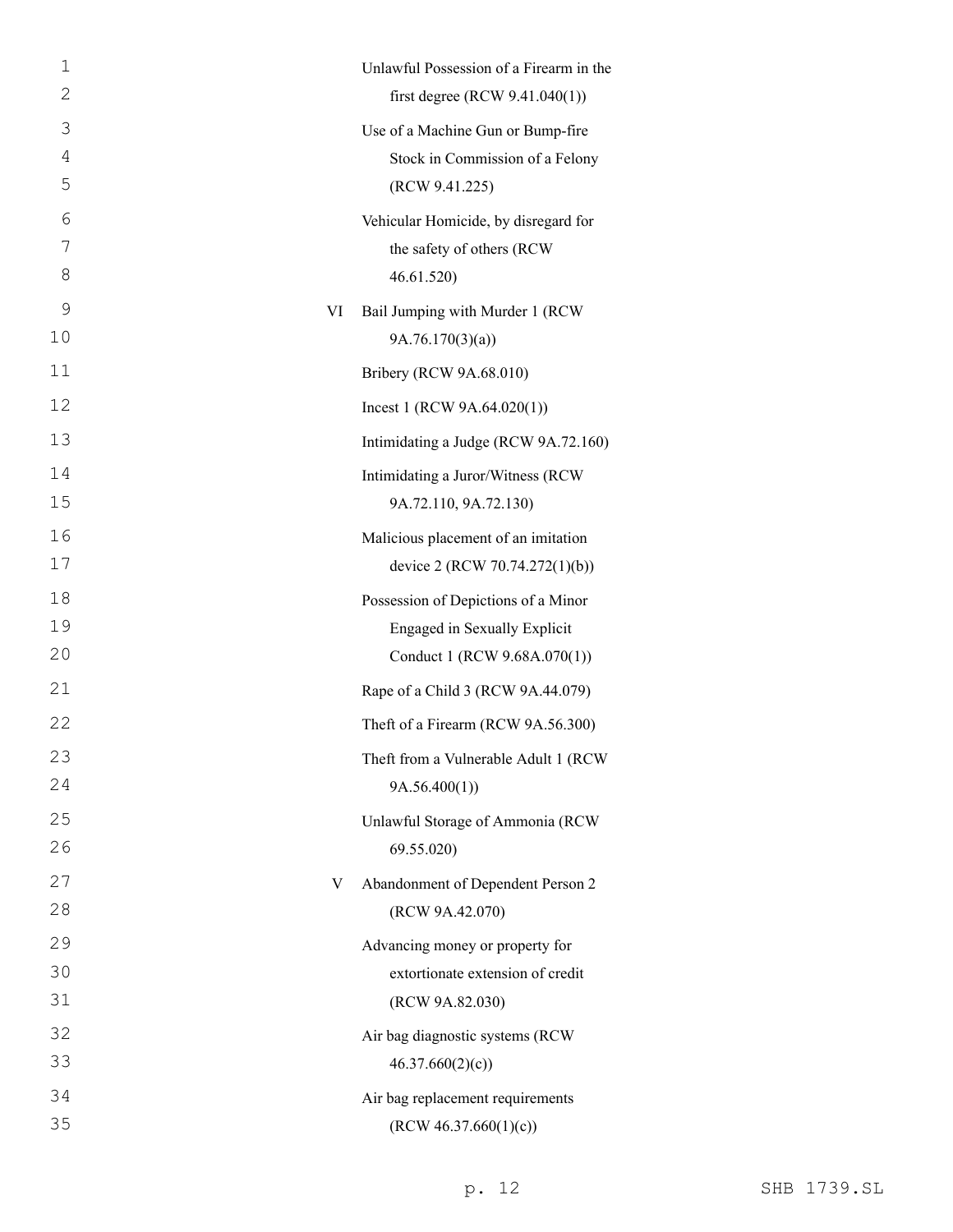| 1  | Bail Jumping with class A Felony      |
|----|---------------------------------------|
| 2  | (RCW 9A.76.170(3)(b))                 |
| 3  | Child Molestation 3 (RCW 9A.44.089)   |
| 4  | Criminal Mistreatment 2 (RCW          |
| 5  | 9A.42.030)                            |
| 6  | Custodial Sexual Misconduct 1 (RCW    |
| 7  | 9A.44.160)                            |
| 8  | Dealing in Depictions of Minor        |
| 9  | Engaged in Sexually Explicit          |
| 10 | Conduct 2 (RCW 9.68A.050(2))          |
| 11 | Domestic Violence Court Order         |
| 12 | Violation (RCW 10.99.040,             |
| 13 | 10.99.050, 26.09.300, 26.10.220,      |
| 14 | $((26.26.138))$ $26.26B.050$ ,        |
| 15 | 26.50.110, 26.52.070, or 74.34.145)   |
| 16 | Extortion 1 (RCW 9A.56.120)           |
| 17 | Extortionate Extension of Credit (RCW |
| 18 | 9A.82.020)                            |
| 19 | <b>Extortionate Means to Collect</b>  |
| 20 | Extensions of Credit (RCW             |
| 21 | 9A.82.040)                            |
| 22 | Incest 2 (RCW $9A.64.020(2)$ )        |
| 23 | Kidnapping 2 (RCW 9A.40.030)          |
| 24 | Manufacture or import counterfeit,    |
| 25 | nonfunctional, damaged, or            |
| 26 | previously deployed air bag (RCW      |
| 27 | 46.37.650(1)(c)                       |
| 28 | Perjury 1 (RCW 9A.72.020)             |
| 29 | Persistent prison misbehavior (RCW    |
| 30 | 9.94.070)                             |
| 31 | Possession of a Stolen Firearm (RCW   |
| 32 | 9A.56.310)                            |
| 33 | Rape 3 (RCW 9A.44.060)                |
| 34 | Rendering Criminal Assistance 1 (RCW  |
| 35 | 9A.76.070)                            |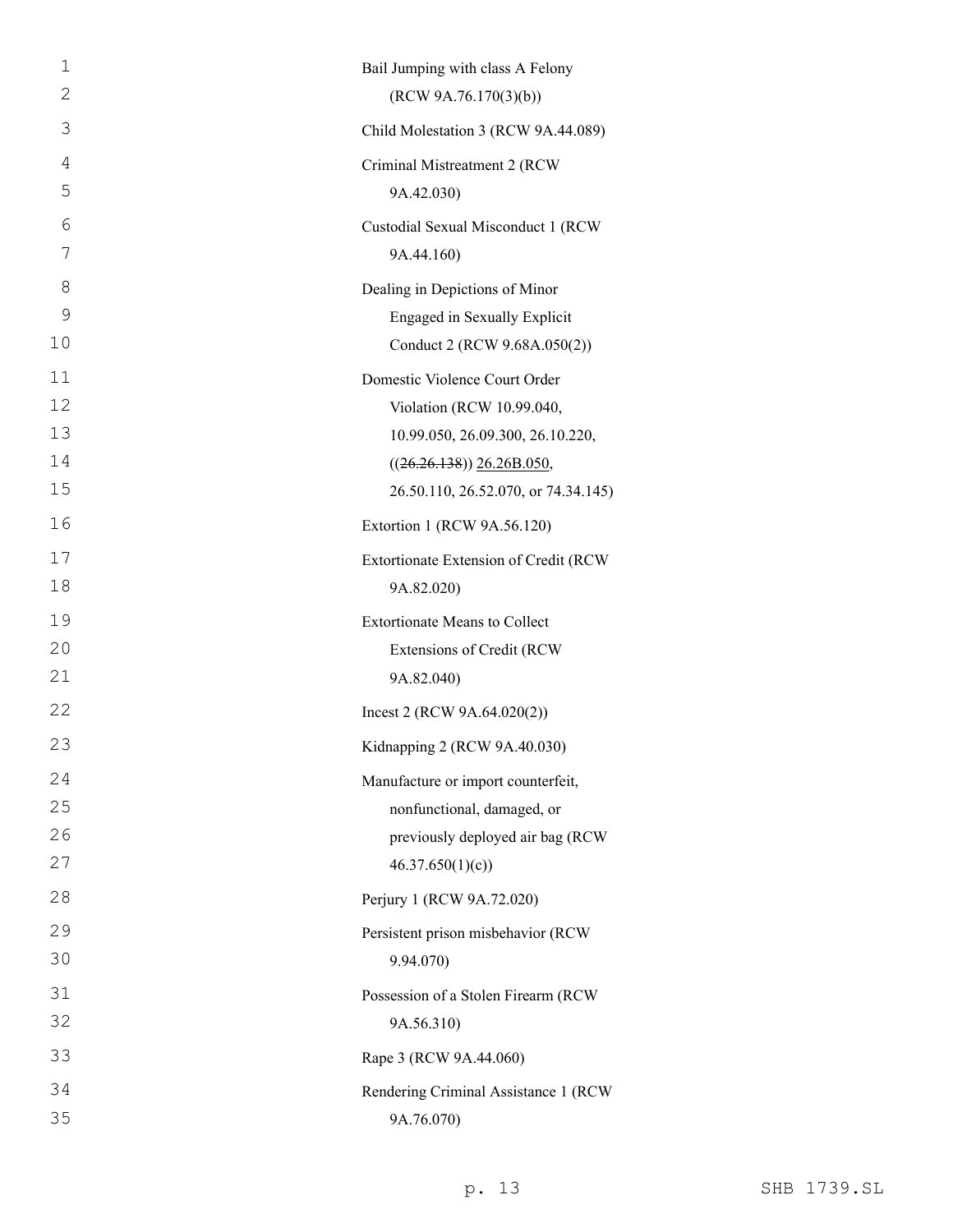| $\mathbf 1$  | Sell, install, or reinstall counterfeit, |
|--------------|------------------------------------------|
| $\mathbf{2}$ | nonfunctional, damaged, or               |
| 3            | previously deployed airbag (RCW          |
| 4            | 46.37.650(2)(c)                          |
| 5            | Sending, Bringing into State Depictions  |
| 6            | of Minor Engaged in Sexually             |
| 7            | <b>Explicit Conduct 2 (RCW)</b>          |
| 8            | 9.68A.060(2))                            |
| 9            | Sexual Misconduct with a Minor 1         |
| 10           | (RCW 9A.44.093)                          |
| 11           | Sexually Violating Human Remains         |
| 12           | (RCW 9A.44.105)                          |
| 13           | Stalking (RCW 9A.46.110)                 |
| 14           | Taking Motor Vehicle Without             |
| 15           | Permission 1 (RCW 9A.56.070)             |
| 16           | IV<br>Arson 2 (RCW 9A.48.030)            |
| 17           | Assault 2 (RCW 9A.36.021)                |
| 18           | Assault 3 (of a Peace Officer with a     |
| 19           | Projectile Stun Gun) (RCW                |
| 20           | 9A.36.031(1)(h)                          |
| 21           | Assault 4 (third domestic violence       |
| 22           | offense) (RCW 9A.36.041(3))              |
| 23           | Assault by Watercraft (RCW               |
| 24           | 79A.60.060)                              |
| 25           | Bribing a Witness/Bribe Received by      |
| 26           | Witness (RCW 9A.72.090,                  |
| 27           | 9A.72.100)                               |
| 28           | Cheating 1 (RCW 9.46.1961)               |
| 29           | Commercial Bribery (RCW 9A.68.060)       |
| 30           | Counterfeiting (RCW 9.16.035(4))         |
| 31           | Driving While Under the Influence        |
| 32           | (RCW 46.61.502(6))                       |
| 33           | Endangerment with a Controlled           |
| 34           | Substance (RCW 9A.42.100)                |
| 35           | Escape 1 (RCW 9A.76.110)                 |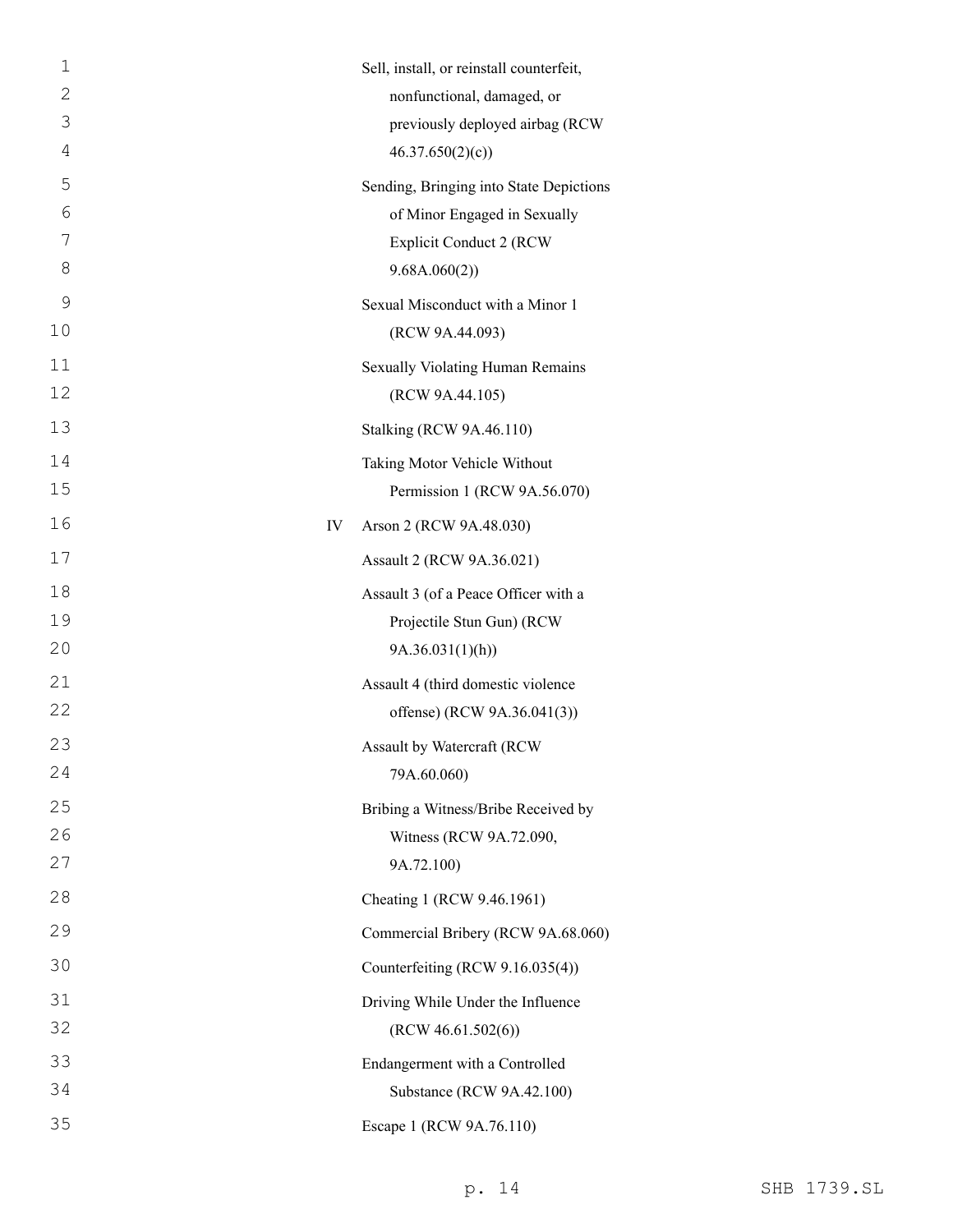| 1  | Hit and Run-Injury (RCW                 |
|----|-----------------------------------------|
| 2  | 46.52.020(4)(b)                         |
| 3  | Hit and Run with Vessel-Injury          |
| 4  | Accident (RCW 79A.60.200(3))            |
| 5  | Identity Theft 1 (RCW 9.35.020(2))      |
| 6  | Indecent Exposure to Person Under Age   |
| 7  | Fourteen (subsequent sex offense)       |
| 8  | (RCW 9A.88.010)                         |
| 9  | Influencing Outcome of Sporting Event   |
| 10 | (RCW 9A.82.070)                         |
| 11 | Malicious Harassment (RCW               |
| 12 | 9A.36.080)                              |
| 13 | Physical Control of a Vehicle While     |
| 14 | Under the Influence (RCW                |
| 15 | 46.61.504(6)                            |
| 16 | Possession of Depictions of a Minor     |
| 17 | Engaged in Sexually Explicit            |
| 18 | Conduct 2 (RCW 9.68A.070(2))            |
| 19 | Residential Burglary (RCW 9A.52.025)    |
| 20 | Robbery 2 (RCW 9A.56.210)               |
| 21 | Theft of Livestock 1 (RCW 9A.56.080)    |
| 22 | Threats to Bomb (RCW 9.61.160)          |
| 23 | Trafficking in Stolen Property 1 (RCW   |
| 24 | 9A.82.050)                              |
| 25 | Unlawful factoring of a credit card or  |
| 26 | payment card transaction (RCW           |
| 27 | 9A.56.290(4)(b)                         |
| 28 | Unlawful transaction of health coverage |
| 29 | as a health care service contractor     |
| 30 | (RCW 48.44.016(3))                      |
| 31 | Unlawful transaction of health coverage |
| 32 | as a health maintenance                 |
| 33 | organization (RCW 48.46.033(3))         |
| 34 | Unlawful transaction of insurance       |
| 35 | business (RCW 48.15.023(3))             |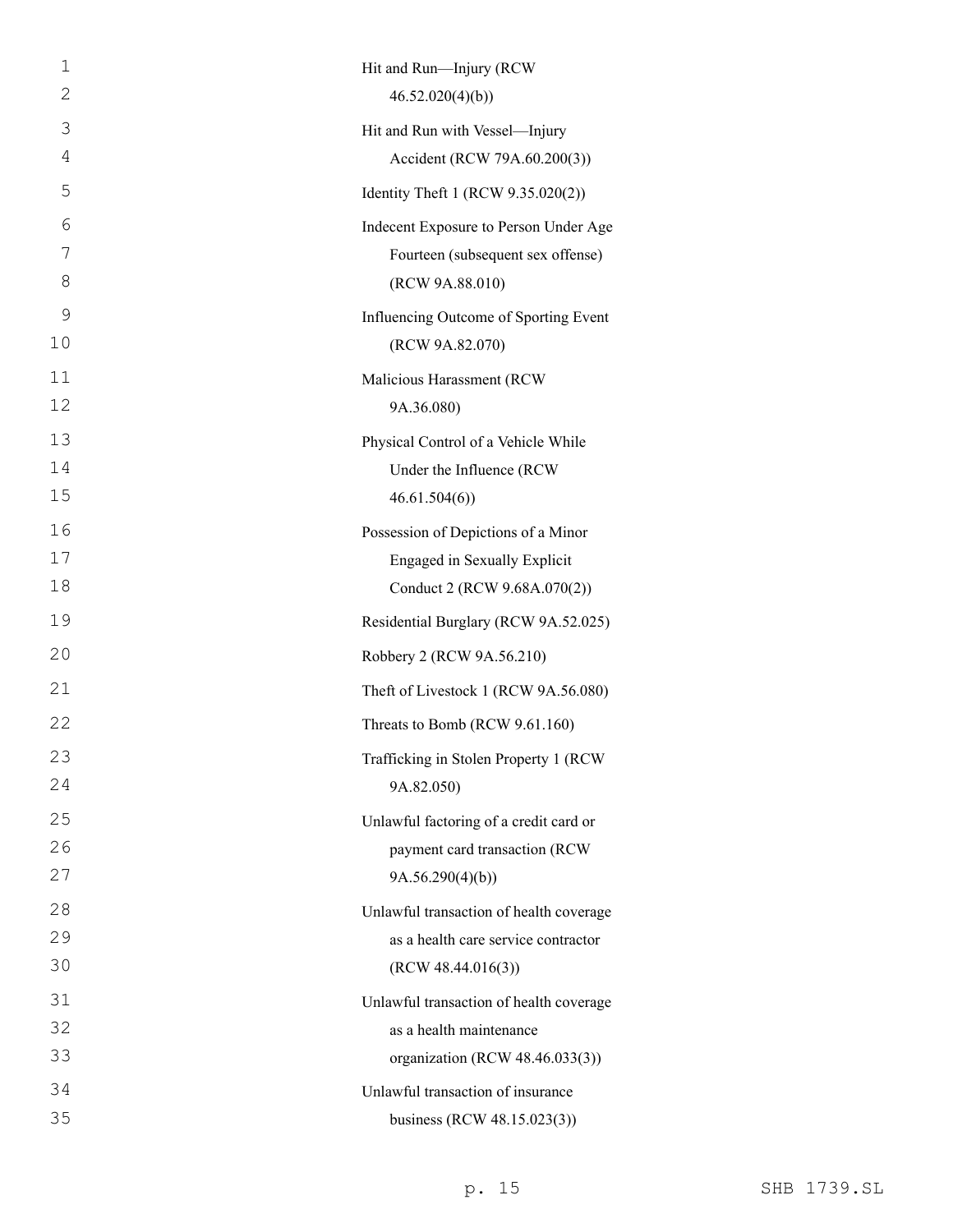| $\mathbf 1$  |   | Unlicensed practice as an insurance     |
|--------------|---|-----------------------------------------|
| $\mathbf{2}$ |   | professional (RCW $48.17.063(2)$ )      |
| 3            |   | Use of Proceeds of Criminal             |
| 4            |   | Profiteering (RCW 9A.82.080 (1)         |
| 5            |   | and $(2)$ )                             |
| 6            |   | Vehicle Prowling 2 (third or subsequent |
| 7            |   | offense) (RCW 9A.52.100(3))             |
| 8            |   | Vehicular Assault, by being under the   |
| 9            |   | influence of intoxicating liquor or     |
| 10           |   | any drug, or by the operation or        |
| 11           |   | driving of a vehicle in a reckless      |
| 12           |   | manner (RCW 46.61.522)                  |
| 13           |   | Viewing of Depictions of a Minor        |
| 14           |   | Engaged in Sexually Explicit            |
| 15           |   | Conduct 1 (RCW 9.68A.075(1))            |
| 16           |   | Willful Failure to Return from Furlough |
| 17           |   | (RCW 72.66.060)                         |
| 18           | Ш | Animal Cruelty 1 (Sexual Conduct or     |
| 19           |   | Contact) (RCW 16.52.205(3))             |
| 20           |   | Assault 3 (Except Assault 3 of a Peace  |
| 21           |   | Officer With a Projectile Stun Gun)     |
| 22           |   | (RCW 9A.36.031 except subsection        |
| 23           |   | (1)(h))                                 |
| 24           |   | Assault of a Child 3 (RCW 9A.36.140)    |
| 25           |   | Bail Jumping with class B or C Felony   |
| 26           |   | (RCW 9A.76.170(3)(c))                   |
| 27           |   | Burglary 2 (RCW 9A.52.030)              |
| 28           |   | Communication with a Minor for          |
| 29           |   | <b>Immoral Purposes (RCW)</b>           |
| 30           |   | 9.68A.090)                              |
| 31           |   | Criminal Gang Intimidation (RCW         |
| 32           |   | 9A.46.120)                              |
| 33           |   | Custodial Assault (RCW 9A.36.100)       |
| 34           |   | Cyberstalking (subsequent conviction or |
| 35           |   | threat of death) (RCW $9.61.260(3)$ )   |
| 36           |   | Escape 2 (RCW 9A.76.120)                |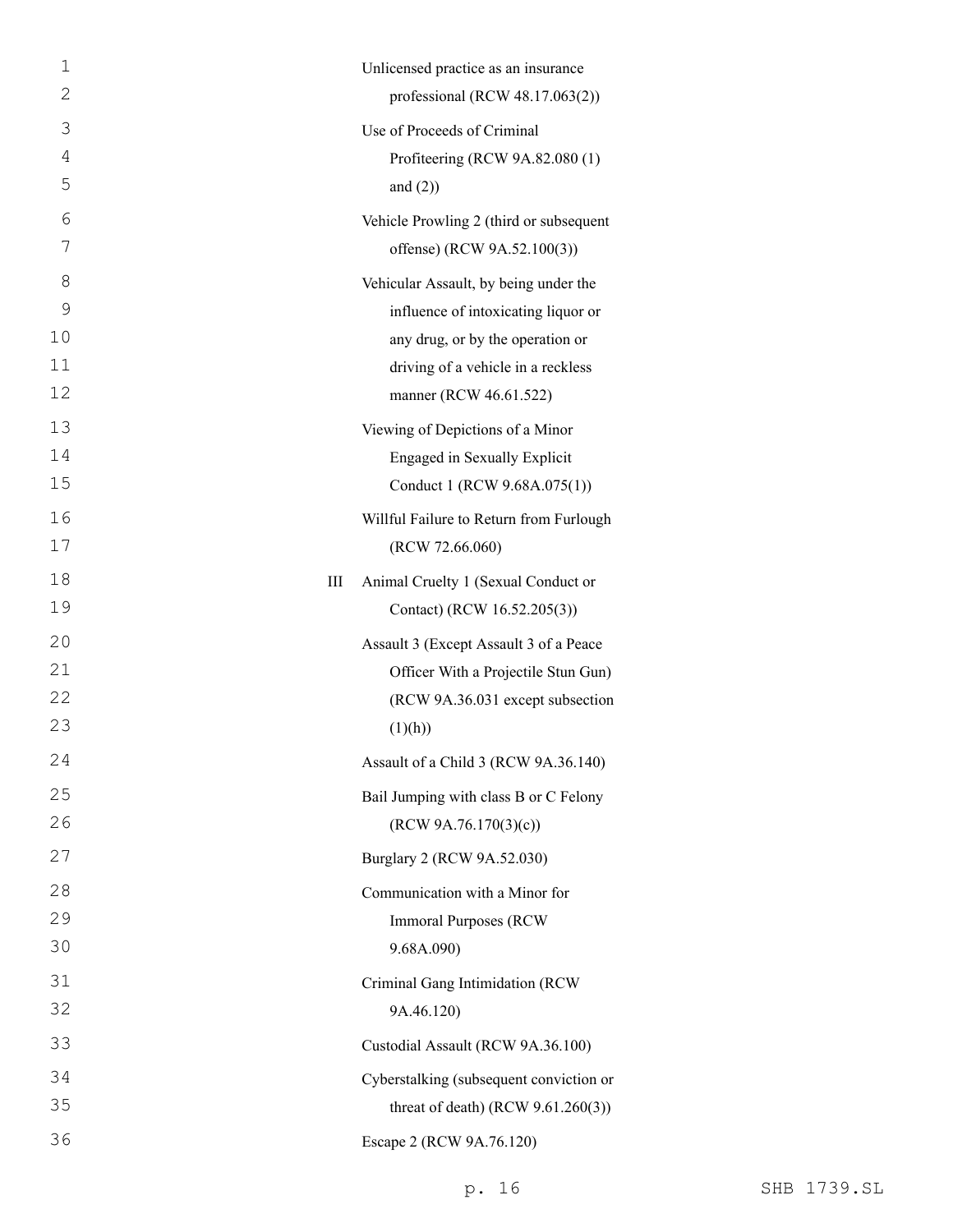| $\mathbf{1}$   | Extortion 2 (RCW 9A.56.130)             |
|----------------|-----------------------------------------|
| $\overline{2}$ | Harassment (RCW 9A.46.020)              |
| 3              | Intimidating a Public Servant (RCW      |
| 4              | 9A.76.180)                              |
| 5              | Introducing Contraband 2 (RCW           |
| 6              | 9A.76.150)                              |
| 7              | Malicious Injury to Railroad Property   |
| $8\,$          | (RCW 81.60.070)                         |
| 9              | Manufacture of Untraceable Firearm      |
| 10             | with Intent to Sell (RCW 9.41.190)      |
| 11             | Manufacture or Assembly of an           |
| 12             | Undetectable Firearm or                 |
| 13             | Untraceable Firearm (section 2 of       |
| 14             | this act)                               |
| 15             | Mortgage Fraud (RCW 19.144.080)         |
| 16             | Negligently Causing Substantial Bodily  |
| 17             | Harm By Use of a Signal                 |
| 18             | Preemption Device (RCW                  |
| 19             | 46.37.674)                              |
| 20             | Organized Retail Theft 1 (RCW           |
| 21             | 9A.56.350(2)                            |
| 22             | Perjury 2 (RCW 9A.72.030)               |
| 23             | Possession of Incendiary Device (RCW    |
| 24             | 9.40.120)                               |
| 25             | Possession of Machine Gun, Bump-fire    |
| 26             | Stock, Undetectable Firearm, or         |
| 27             | Short-Barreled Shotgun or Rifle         |
| 28             | (RCW 9.41.190)                          |
| 29             | Promoting Prostitution 2 (RCW           |
| 30             | 9A.88.080)                              |
| 31             | Retail Theft with Special Circumstances |
| 32             | 1 (RCW 9A.56.360(2))                    |
| 33             | Securities Act violation (RCW           |
| 34             | 21.20.400)                              |
| 35             | Tampering with a Witness (RCW           |
| 36             | 9A.72.120)                              |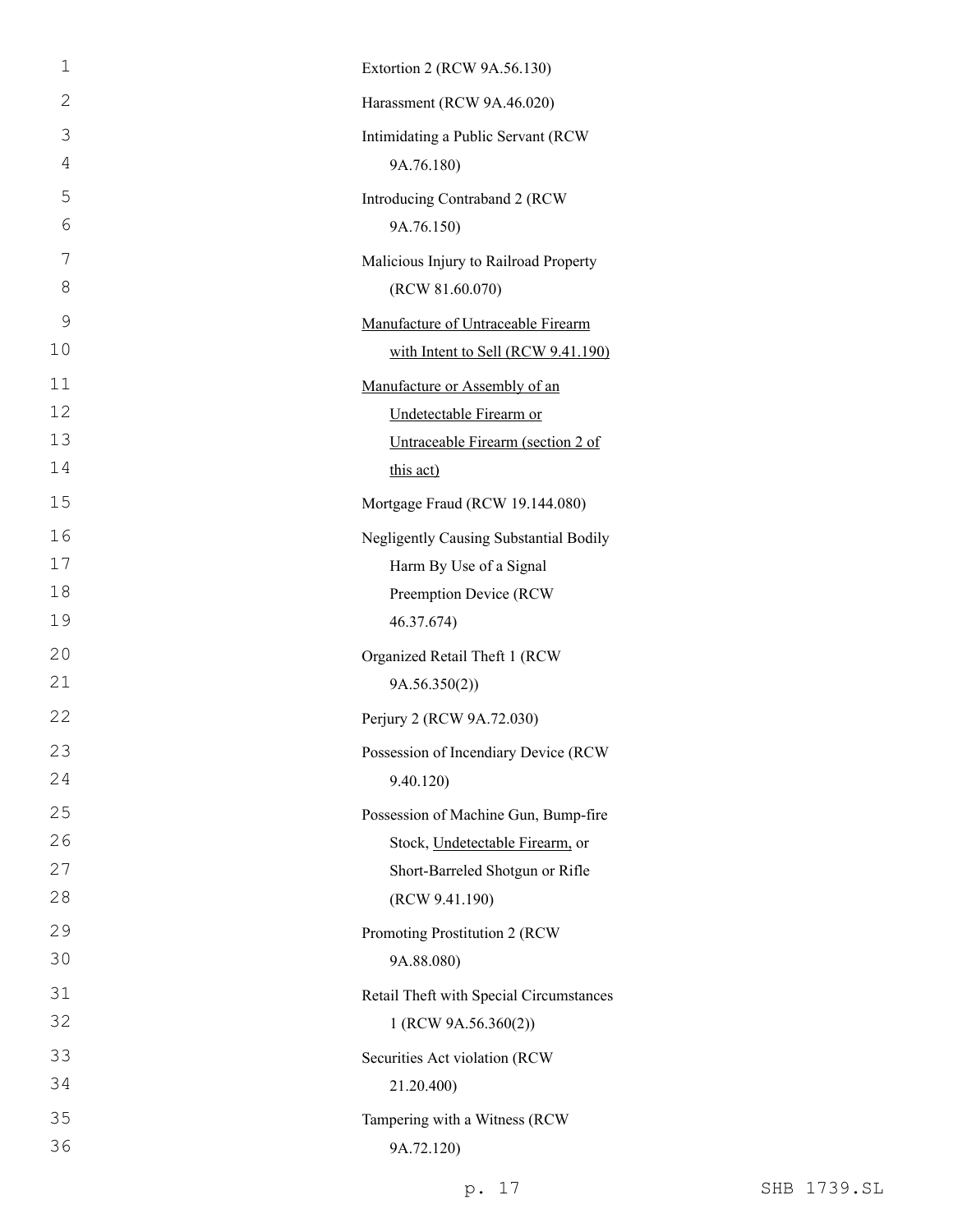| $\mathbf{1}$ | Telephone Harassment (subsequent                    |
|--------------|-----------------------------------------------------|
| $\mathbf{2}$ | conviction or threat of death) (RCW                 |
| 3            | 9.61.230(2)                                         |
| 4            | Theft of Livestock 2 (RCW 9A.56.083)                |
| 5            | Theft with the Intent to Resell 1 (RCW              |
| 6            | 9A.56.340(2)                                        |
| 7            | Trafficking in Stolen Property 2 (RCW               |
| 8            | 9A.82.055)                                          |
| 9            | Unlawful Hunting of Big Game 1 (RCW                 |
| 10           | 77.15.410(3)(b)                                     |
| 11           | Unlawful Imprisonment (RCW                          |
| 12           | 9A.40.040)                                          |
| 13           | Unlawful Misbranding of ((Food)) Fish               |
| 14           | or Shellfish 1 (RCW 77.140.060(3))                  |
| 15           | Unlawful possession of firearm in the               |
| 16           | second degree (RCW 9.41.040(2))                     |
| 17           | Unlawful Taking of Endangered Fish or               |
| 18           | Wildlife 1 (RCW 77.15.120(3)(b))                    |
| 19           | Unlawful Trafficking in Fish, Shellfish,            |
| 20           | or Wildlife 1 (RCW                                  |
| 21           | 77.15.260(3)(b)                                     |
| 22           | Unlawful Use of a Nondesignated                     |
| 23           | Vessel (RCW 77.15.530(4))                           |
| 24           | Vehicular Assault, by the operation or              |
| 25           | driving of a vehicle with disregard                 |
| 26           | for the safety of others (RCW                       |
| 27           | 46.61.522)                                          |
| 28           | Willful Failure to Return from Work                 |
| 29           | Release (RCW 72.65.070)                             |
| 30           | Commercial Fishing Without a License<br>$_{\rm II}$ |
| 31           | 1 (RCW 77.15.500(3)(b))                             |
| 32           | Computer Trespass 1 (RCW 9A.90.040)                 |
| 33           | Counterfeiting (RCW 9.16.035(3))                    |
| 34           | Electronic Data Service Interference                |
| 35           | (RCW 9A.90.060)                                     |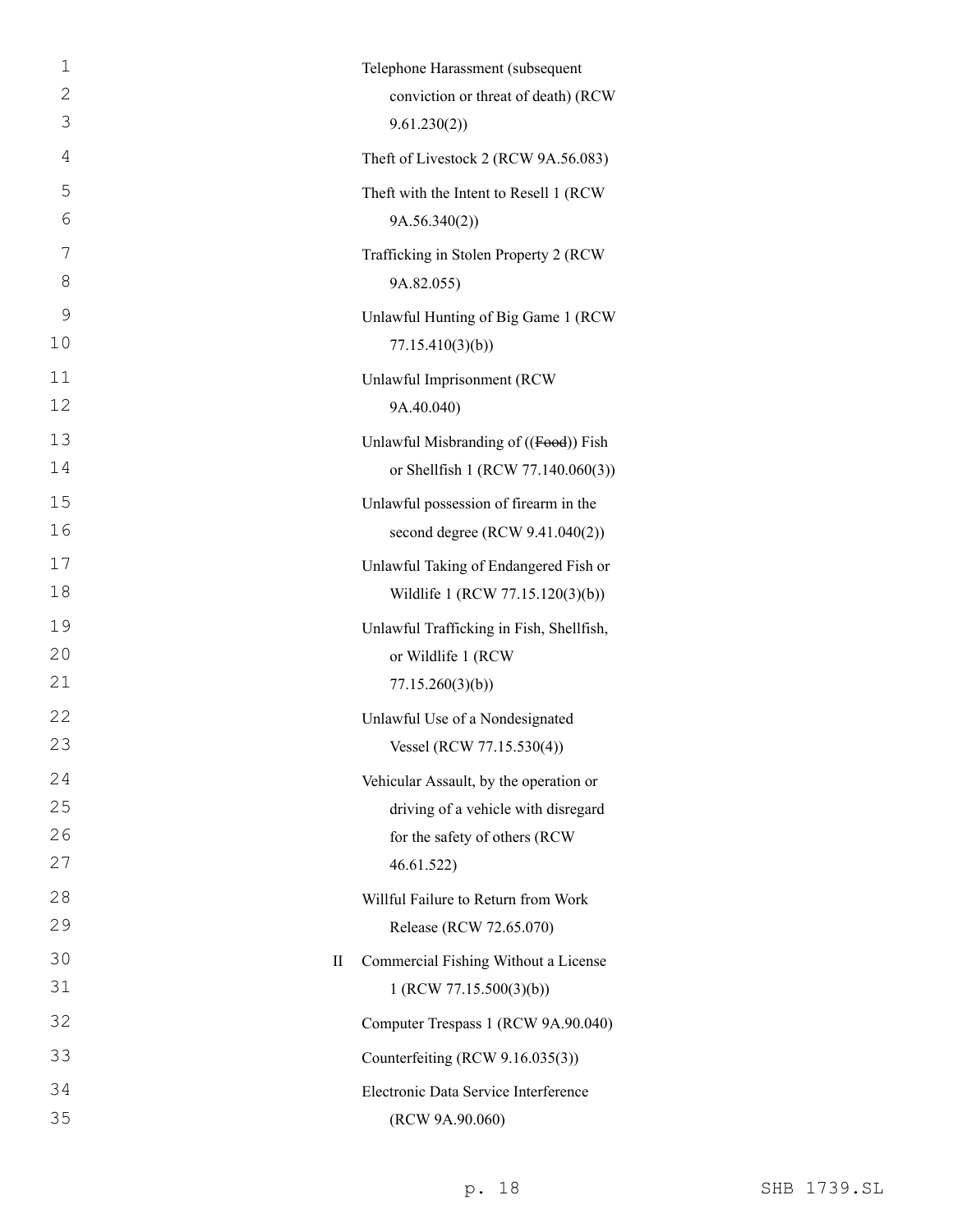| $\mathbf 1$ | Electronic Data Tampering 1 (RCW        |
|-------------|-----------------------------------------|
| 2           | 9A.90.080)                              |
| 3           | Electronic Data Theft (RCW 9A.90.100)   |
| 4           | Engaging in Fish Dealing Activity       |
| 5           | Unlicensed 1 (RCW 77.15.620(3))         |
| 6           | Escape from Community Custody           |
| 7           | (RCW 72.09.310)                         |
| 8           | Failure to Register as a Sex Offender   |
| 9           | (second or subsequent offense)          |
| 10          | (RCW 9A.44.130 prior to June 10,        |
| 11          | 2010, and RCW 9A.44.132)                |
| 12          | Health Care False Claims (RCW           |
| 13          | 48.80.030)                              |
| 14          | Identity Theft 2 (RCW 9.35.020(3))      |
| 15          | <b>Improperly Obtaining Financial</b>   |
| 16          | Information (RCW 9.35.010)              |
| 17          | Malicious Mischief 1 (RCW 9A.48.070)    |
| 18          | Organized Retail Theft 2 (RCW           |
| 19          | 9A.56.350(3)                            |
| 20          | Possession of Stolen Property 1 (RCW    |
| 21          | 9A.56.150)                              |
| 22          | Possession of a Stolen Vehicle (RCW     |
| 23          | 9A.56.068)                              |
| 24          | Retail Theft with Special Circumstances |
| 25          | 2 (RCW 9A.56.360(3))                    |
| 26          | Scrap Processing, Recycling, or         |
| 27          | Supplying Without a License             |
| 28          | (second or subsequent offense)          |
| 29          | (RCW 19.290.100)                        |
| 30          | Theft 1 (RCW 9A.56.030)                 |
| 31          | Theft of a Motor Vehicle (RCW           |
| 32          | 9A.56.065)                              |
| 33          | Theft of Rental, Leased, Lease-         |
| 34          | purchased, or Loaned Property           |
| 35          | (valued at five thousand dollars or     |
| 36          | more) (RCW 9A.56.096(5)(a))             |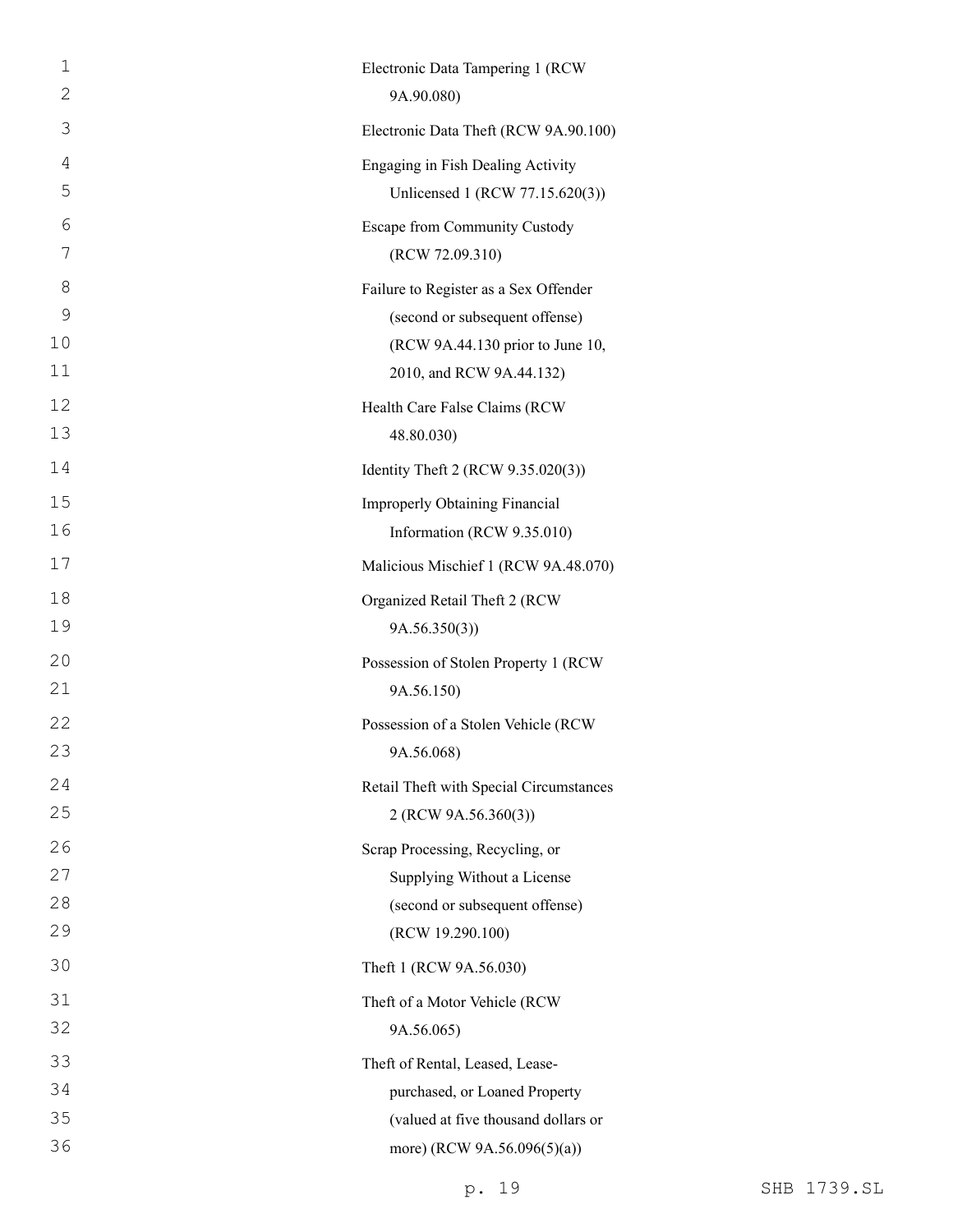| 1  |   | Theft with the Intent to Resell 2 (RCW)  |
|----|---|------------------------------------------|
| 2  |   | 9A.56.340(3)                             |
| 3  |   | Trafficking in Insurance Claims (RCW     |
| 4  |   | 48.30A.015)                              |
| 5  |   | Unlawful factoring of a credit card or   |
| 6  |   | payment card transaction (RCW            |
| 7  |   | 9A.56.290(4)(a)                          |
| 8  |   | Unlawful Participation of Non-Indians    |
| 9  |   | in Indian Fishery (RCW                   |
| 10 |   | 77.15.570(2)                             |
| 11 |   | Unlawful Practice of Law (RCW            |
| 12 |   | 2.48.180)                                |
| 13 |   | Unlawful Purchase or Use of a License    |
| 14 |   | (RCW 77.15.650(3)(b))                    |
| 15 |   | Unlawful Trafficking in Fish, Shellfish, |
| 16 |   | or Wildlife 2 (RCW                       |
| 17 |   | 77.15.260(3)(a)                          |
| 18 |   | Unlicensed Practice of a Profession or   |
| 19 |   | Business (RCW 18.130.190(7))             |
| 20 |   | Voyeurism 1 (RCW 9A.44.115)              |
| 21 | L | Attempting to Elude a Pursuing Police    |
| 22 |   | Vehicle (RCW 46.61.024)                  |
| 23 |   | False Verification for Welfare (RCW      |
| 24 |   | 74.08.055)                               |
| 25 |   | Forgery (RCW 9A.60.020)                  |
| 26 |   | Fraudulent Creation or Revocation of a   |
| 27 |   | Mental Health Advance Directive          |
| 28 |   | (RCW 9A.60.060)                          |
| 29 |   | Malicious Mischief 2 (RCW 9A.48.080)     |
| 30 |   | Mineral Trespass (RCW 78.44.330)         |
| 31 |   | Possession of Stolen Property 2 (RCW     |
| 32 |   | 9A.56.160)                               |
| 33 |   | Reckless Burning 1 (RCW 9A.48.040)       |
| 34 |   | Spotlighting Big Game 1 (RCW             |
| 35 |   | 77.15.450(3)(b)                          |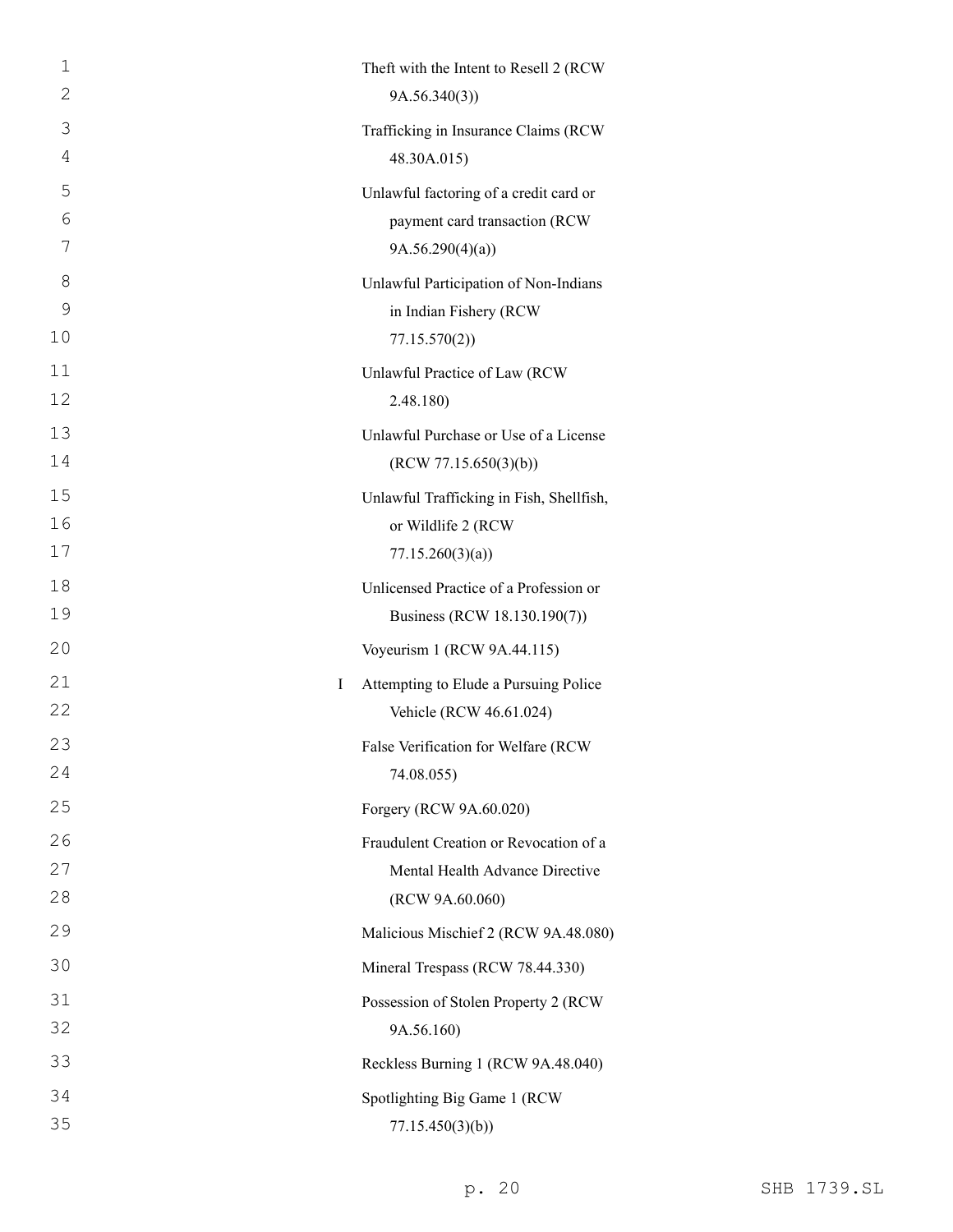| 1  | Suspension of Department Privileges 1 |
|----|---------------------------------------|
| 2  | (RCW 77.15.670(3)(b))                 |
| 3  | Taking Motor Vehicle Without          |
| 4  | Permission 2 (RCW 9A.56.075)          |
| 5  | Theft 2 (RCW 9A.56.040)               |
| 6  | Theft from a Vulnerable Adult 2 (RCW  |
| 7  | 9A.56.400(2))                         |
| 8  | Theft of Rental, Leased, Lease-       |
| 9  | purchased, or Loaned Property         |
| 10 | (valued at seven hundred fifty        |
| 11 | dollars or more but less than five    |
| 12 | thousand dollars) (RCW                |
| 13 | 9A.56.096(5)(b)                       |
| 14 | Transaction of insurance business     |
| 15 | beyond the scope of licensure         |
| 16 | (RCW 48.17.063)                       |
| 17 | Unlawful Fish and Shellfish Catch     |
| 18 | Accounting (RCW 77.15.630(3)(b))      |
| 19 | Unlawful Issuance of Checks or Drafts |
| 20 | (RCW 9A.56.060)                       |
| 21 | Unlawful Possession of Fictitious     |
| 22 | Identification (RCW 9A.56.320)        |
| 23 | Unlawful Possession of Instruments of |
| 24 | Financial Fraud (RCW 9A.56.320)       |
| 25 | Unlawful Possession of Payment        |
| 26 | Instruments (RCW 9A.56.320)           |
| 27 | Unlawful Possession of a Personal     |
| 28 | Identification Device (RCW            |
| 29 | 9A.56.320)                            |
| 30 | Unlawful Production of Payment        |
| 31 | Instruments (RCW 9A.56.320)           |
| 32 | Unlawful Releasing, Planting,         |
| 33 | Possessing, or Placing Deleterious    |
| 34 | Exotic Wildlife (RCW                  |
| 35 | 77.15.250(2)(b)                       |